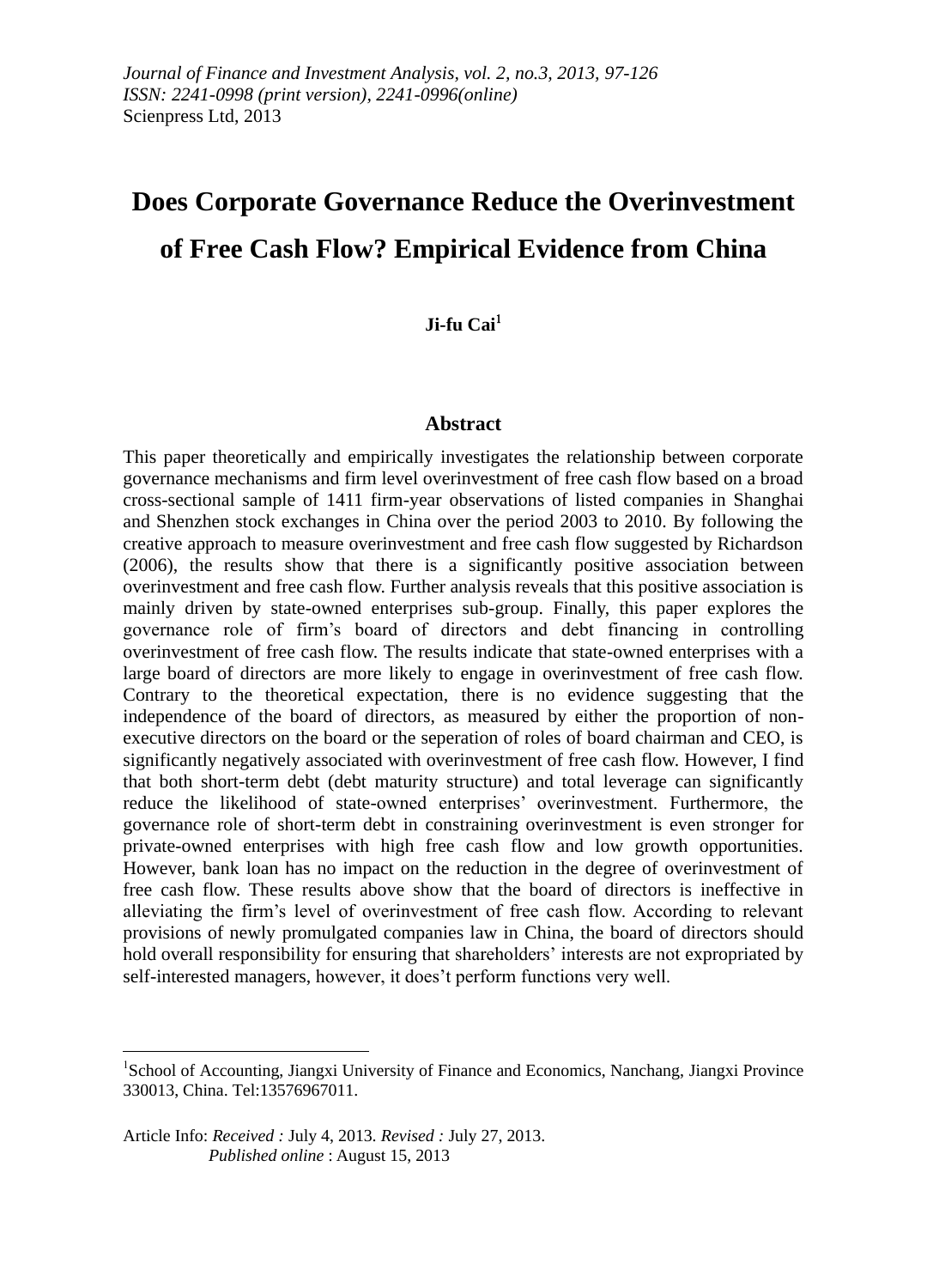#### **JEL classification numbers:** G38, G21, G14

**Keywords:** Overinvestment; Free Cash Flow; Corporate Governance; Debt Financing

## **1 Introduction**

In a world with perfect capital markets where there are no asymmetric information and transaction costs, and debt financing is free risk, Modigliani and Miller (1958) have confirmed that a company's investment decisions are independent of its financing decisions, and the market value of a company will be determined only by the future profitability and capital cost of its investment projects, which will achieve the maximum market value at the optimal level of investment. However, there are no conditions that establish perfect capital markets in reality, Information asymmetries and transaction costs in the capital markets may give rise to agency conflicts and contract enforcement problems between shareholders and managers, which causes the actual investment expenditures of a company deviating from its optimal level of investment, and thus results in the company's investment inefficient. Though the manifestations of inefficient investment include both overinvestment, which shows that a company may undertake some projects with negative net present value, and underinvestment, which indicate that a company could forego or postpone some investment opportunities that would have positive net present value in the absence of adverse selection (Biddle, Hilary and Verdi, 2009), from a principal-agency perspective, if interest conflicts between the managers and shareholders are reflected in a firm's investment decisions, in order to obtain much more monetary and non-monetary private benefits associated with a larger company size, such as pursuit of power, as well as perquisites, self-interested managers would continue to invest in some low-return or even loss projects that are beneficial from view point of managers but costly from the perspective of shareholders (Jensen, 1986). Overinvestment makes a company's funds troppo sunk in idle fields of production capacity, which wastes scarce resource and results in a reduction in company value. Therefore, in nature, overinvestment is not only whether a company's investment is efficient, but also an agency problem. The free cash flow hypothesis suggested by Jensen (1986) states that when there exist rich internal cash flows in excess of that required to fund all projects that have positive net present values which are discounted at the relevant capital cost, managers' empire building incentives will create the potential to misuse those funds rather than pay them out to shareholders. In a model in which managers have an interest in growth, and can't credibly communicate their company's investment opportunities to the market, Stulz (1990) demonstrates that managers will tend to choose to invest too much when cash flow is high, and are forced to invest too little when cash flow is low. By influencing the resources under managers' discretion, financing policies can reduce the costs of under- and overinvestment. Empirically, Richardson (2006) uses an accountingbased framework to measure overinvestment and free cash flow and finds that overinvestment is likely to occur in companies with the highest levels of free cash flow, which provides the direct empirical support for Jensen's (1986) free cash flow hypothesis. At the same time, his evidence indicates that certain governance mechanisms, such as the presence of activist shareholders, appear to mitigate overinvestment. In the context of China, some scholars have also found that there exists overinvestment behavior abusing cash flows for Chinese listed companies. Fu (2011) examines the effect of overinvestment on the operating performance of SEO companies and finds that it is managers'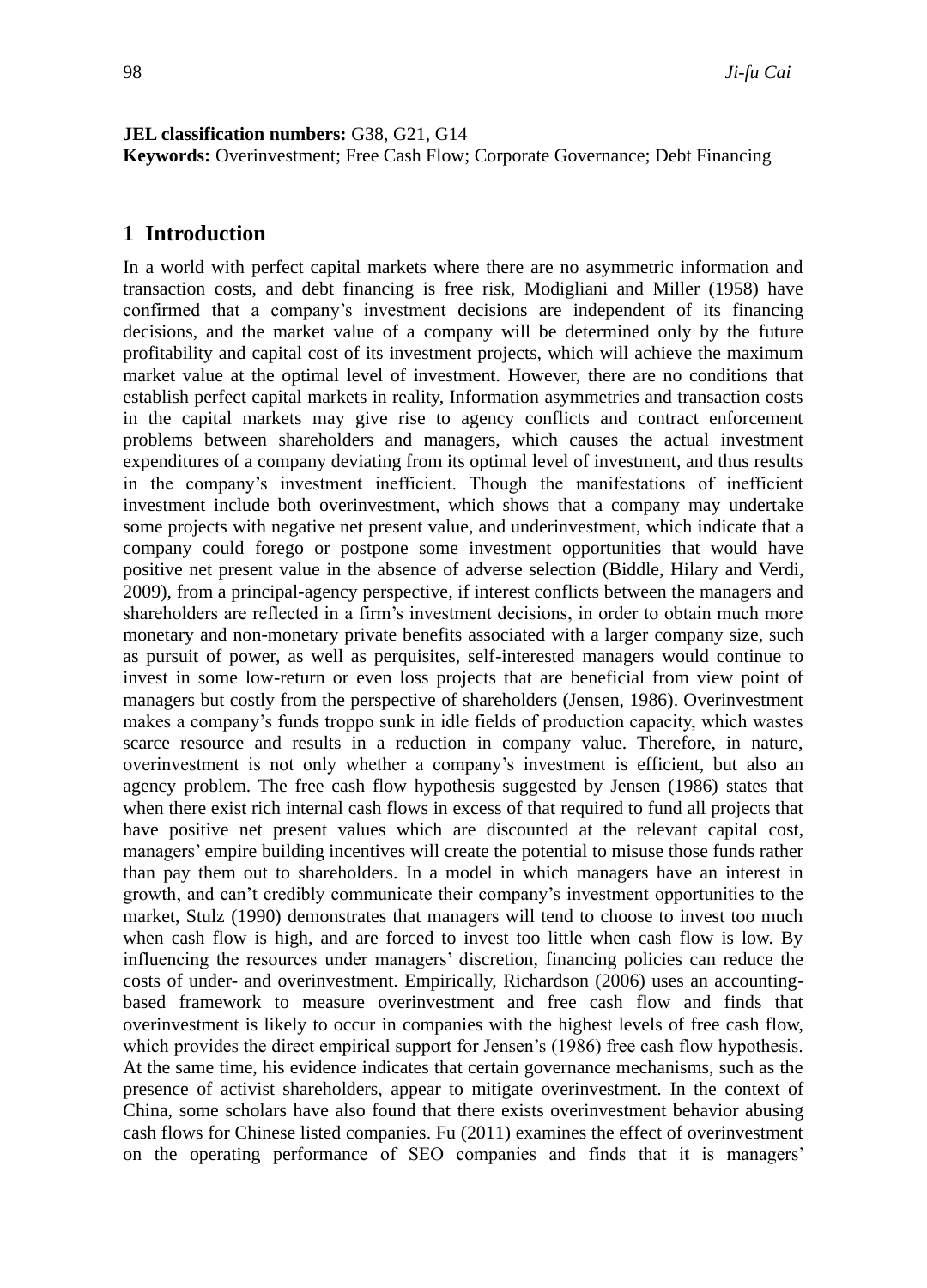overinvestment incentives behavior that results in companies' operating performance deterioration following seasoned equity offerings (SEOs). Based on the Jensen's free cash flow hypothesis, Liu (2006) and Li (2007) have studied the relationship between overinvestment and free cash flow, respectively, and found that a company's overinvestment is significantly positively associated with its free cash flow.

The financial objective of a company is to maximize its shareholders' wealth or return on investment. Though overinvestment could increase the managers' utility, as a behavior of abusing funds and destroying company value, overinvestment damages shareholders' interests. Thus, when a company's free cash flow is high, how to force managers to return these surplus funds to shareholders rather than invest them in unprofitable projects or waste them on organizational inefficiencies becomes an important problem that corporate governance mechanisms need to resolve. On the one hand, being a core institution arrangement of modern company governance structures, the board of directors performs two main functions of ratification and monitoring for important decisions of a company including the investment activities (Fama and Jensen, 1983). While a large body of corporate governance literature has investigated the effect of the board of directors on corporate agency problems and demonstrated an efficient board of directors can play a major role in reducing agency conflicts between shareholders and managers (Yermack, 1996; Peasnell, Pope and Young, 2005; Cai, 2007), relatively few papers have directly explored the relationship between overinvestment of free cash flow and the board of directors. A potentially more important question is whether the board of directors can control the overinvestment of free cash flow and improve the efficiency of resource allocation of a company, and protect the outside shareholders' interests against expropriation imposed by self-interested managers. On the other hand, Jensen (1986) and Stulz (1990), among others, argue that a potential way to resolve the overinvestment problem of free cash flow is debt creation. Due to its hard constraint attribute of payment of principals and interests, debt reduces the cash flows available for value-destroying empire-building projects at the discretion of managers, and thus effectively lower the agency costs of free cash flow. The effects of the supervision of managers and improvement of organizational efficiency of debt are called as the "control hypothesis" for debt creation (Jensen, 1986). Utilizing the basic principle of control hypothesis for debt creation, Gul and Tsui (1998), Jaggi and Gul (1999), Wang (2004) test the role of debt in reducing the agency costs of free cash flow, respectively. Gul and Tsui, Jaggi and Gul both find that debt can significantly reduce the free cash flow at the discretion of managers and thus provide the direct support for Jensen's control hypothesis for debt creation. On the contrary, using Chinese listed companies' firm-level observations as research sample, Wang does not find debt has the governance role of reducing the agency costs of free cash flow. While Lang, Ofek and Stulz (1996), and Aivazian, Ge and Qiu (2005a) directly explore the influence of debt on firm investment and document that debt is significantly negatively associated with investment. In another paper, Aivazian, Ge and Qiu (2005b) directly test the correlation between maturity structure of a firm's debt and its investment decisions, and find that, after controlling for the effect of the overall level of leverage, a higher percentage of long-term debt in total debt significantly reduces investment for firms with high growth opportunities. In contrast, the relationship between debt maturity structure and investment is not significant for firms with low growth opportunities.

Through systematical analysis of these literature, I find that, most studies mainly focus on how debt reduce the agency costs of free cash flow. By contrast, few papers have directly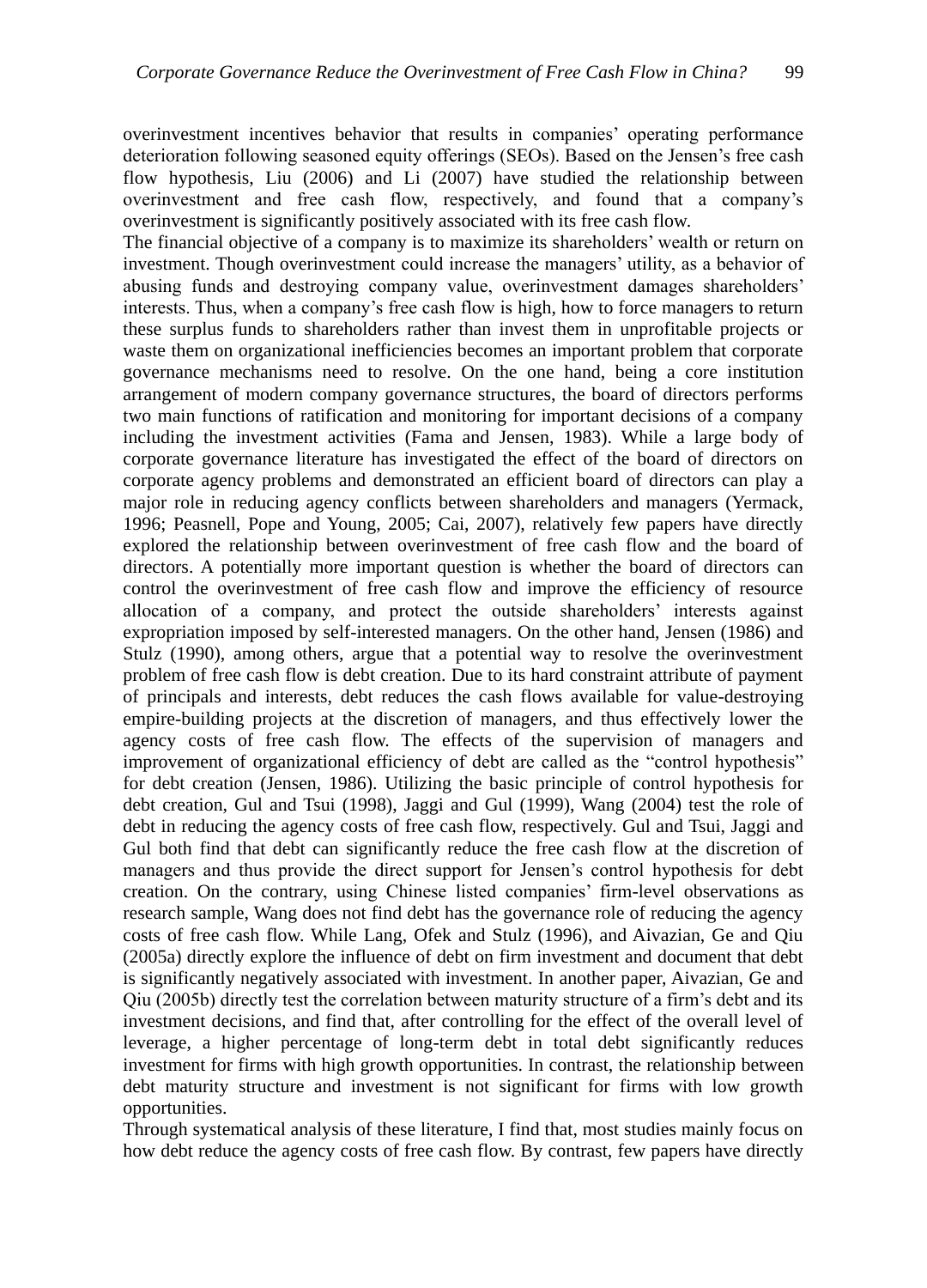studied the governance role of debt in controlling the overinvestment of free cash flow. Furthermore, when a majority of the scholars study the control hypothesis for debt creation, they usually consider classes of debt as homogeneous, and few have paid attention to the differences in the governance effect of classes of debt with different seniorities. In fact, Since there is a huge differences for corporate debt in terms of maturity, sources and priorities, different debt financing contract arrangements inevitably lead to the differences in governance efficiency of classes of debt. Therefore, when exploring control hypothesis for debt creation, it may arrive at a confused or wrong research conclusions without considering the difference in governance efficiency of classes of debt. In sum, based on the analysis above, I think the evidence on the possible effect of governance mechanisms on overinvestment of free cash flow is scarce. The purposes of this paper seek to address the following questions: (1) Under the special institutional background of a transitional economy, such as China, whether there is overinvestment of free cash flow in Chinese listed companies. (2) If Chinese listed companies tend to engage in overinvestment when free cash flow at managers' discretion is high, whether both the board of directors and debt can reduce the overinvestment of free cash flow and relieve the agency conflicts between shareholders and managers in terms of the use of surplus funds. The answer to the first question constitutes the base for further studying the second question.

The principal tests of this paper suggest that state-controlled companies with high free cash flow are more likely to engage in overinvestment, but the positive relationship between overinvestment and free cash flow does not exist in provate-controlled companies. I also find that state-controlled companies with a large board of directors tend to use their free cash flow in overinvestment, Contrary to the theoretical expectation, the results of this paper do not provide evidence that the independence of the board, as measured by either the the proportion of non-executive directors on the board or the seperation of roles of board chairman and CEO can significantly constrain the overinvestment of free cash flow. Both short-term debt and total debt are significantly negatively associated with overinvestment. Furthermore, short-term debt can play an even more important roles in reducing the overinvestment of private-controlled companies with high free cash and low growth opportunities. However, the governance role of private debt, such as bank loan, in controlling a firm's overinvestment of free cash flow is weakened, and there is no evidence suggesting that bank loan can significantly reduce the overinvestment of free cash flow relative to other debt sources. These research results above have important policy implications due to the heightened interest in corporate governance matters from governments and regulators (Davidson, Goodwin-Stewart and Kent, 2005).

The remainder of this paper is organized as follows. Section 2 presents the theoretical analysis and related hypotheses. In section 3, I provide a brief description of the sample selection, the variable definitions and methodology specification. It also discusses the measurements of overinvestment and free cash flow by following the investment expectation model creatively suggested by Richardson (2006). The main results are reported in section 4. The final section summarizes findings of this paper and discusses some policy implications.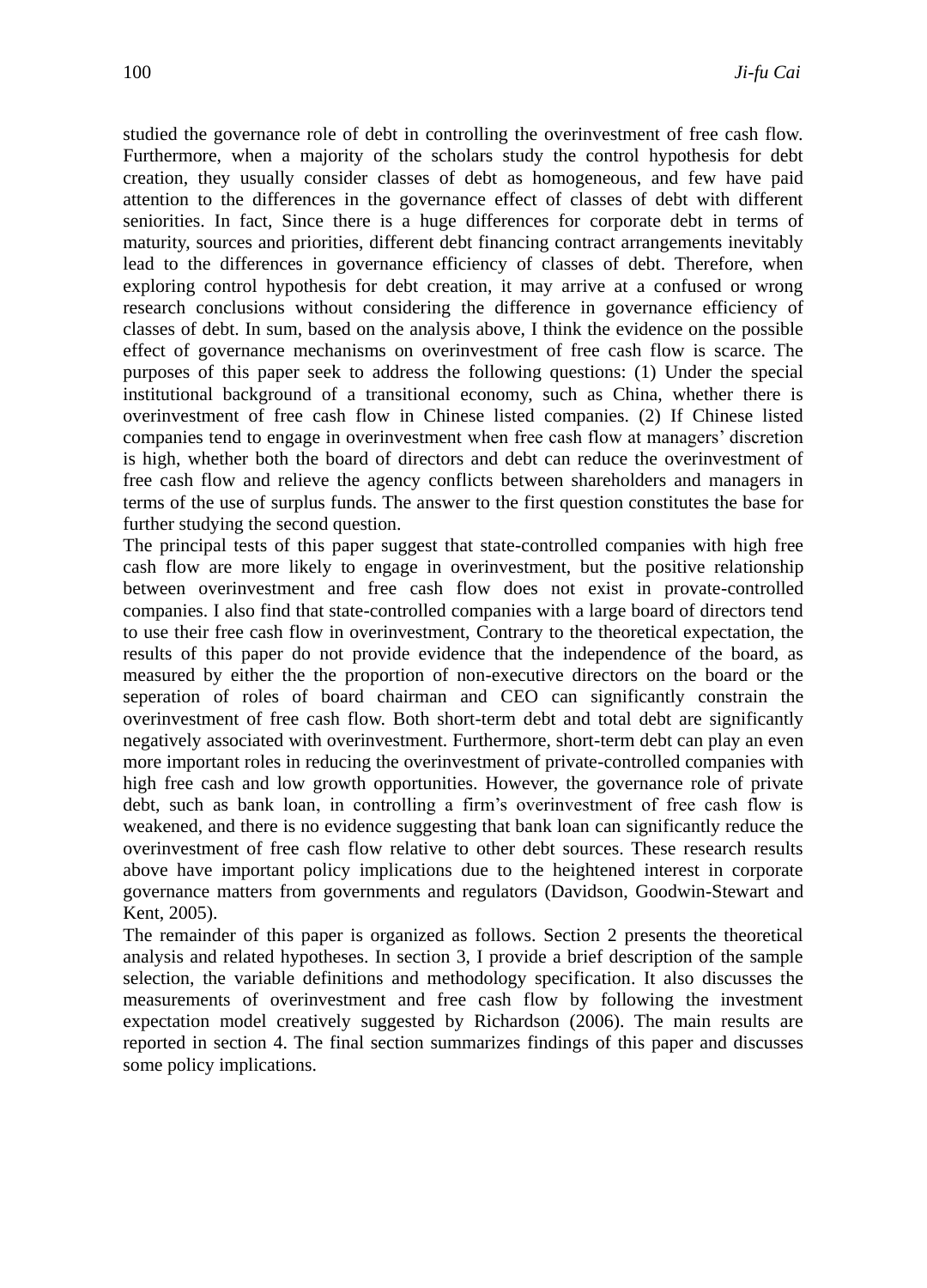# **2 Institutional Background, Theoretical Analysis and Research Hypotheses**

Since free cash flow hypothesis advanced by Jensen (1986), free cash flow has become one of the most important factors to be considered in the overinvestment research. According to Jensen's (1986) definition, free cash flow is cash flow in excess of that required to fund all projects that have positive net present values when discounted at the relevant cost of capital (Jensen, 1986). Due to agency problems, there are interest conflicts in terms of the use of free cash flow between managers and shareholders. Theoretically, if the firm had excess cash beyond that needed to fund available positive NPV projects (including options on future investment), from the perspective of increasing shareholders' wealth, it would distribute free cash flow to shareholders in the form of extra dividends. However, returning free cash flow to shareholders will reduce resources under control of managers which could be used to build empires to increase their personal utility. Thus, managers have incentives to hoard and abuse free cash flow, and invest the excess funds in some projects with negative NPV which are beneficial from managers' perspective but costly from shareholders' perspective. Through continuously investing in negative NPV projects, managers can not only control more resources and acquire more persquisit consumption, but also upgrade their powers in the firm. Especially for those firms whose free cash flow is high (i.e., free cash flow is positive), but growth prospects are poor, the incentives for managers to undertake overinvestment are usually even more severe. therefore, free cash flow hypothesis holds that firms with large free cash flow are more likely to engag in overinvestment. These overinvestments, though enhancing managers' private benefits, destroy company value, and thus reduce shareholders' wealth. Richardson (2006) finds that overinvestment is mainly concentrated in firms with highest levels of free cash flow. On the contrary, overinvestment is less likely to occur in firms with low free cash flow. Based on the analysis above, I can put forward the first hypothesis:

H1: Overinvestment is significantly positively associated with free cash flow.

During the process of economic transition in China, in order to satisfy the fund demand of state-owned enterprises to realize the sustainable growth of inner-system economies, Chinese government adopts ultrastrong financial control policy characterized by financial repression and ownership discrimination. Financial repression and ownership discrimination under ultrastrong financial control policy have resulted in the ability of private-controlled enterprises to raise external funds generally weaker than that of statecontrolled enterprises, which lead to private-controlled enterprises facing much more severely financing constraints in the capital markets. In order to obtain the funds required for investment externally, private-controlled enterprises are usually forced to pay very high cost premium for external financing. Therefore, private-controlled enterprises' managers have even stronger incentives to use company's funds effectively than those of state-owned enterprises. In other words, though the investment expenditures of privatecontrolled enterprises may be also distorted and inefficient due to information asymmetry in the capital markets and agency conflicts, the inefficient degree of investment of private-controlled enterprises is significantly lower than that of state-owned enterprises, and the forms of inefficient investment of private-controlled enterprises are more likely to arise from underinvestment rather than overinvestment. On the contrary, because of the policy loans of the state-owned banks and the expectation of soft budget constraint bailing out from the governments at all levels when falling into financial distress, as well as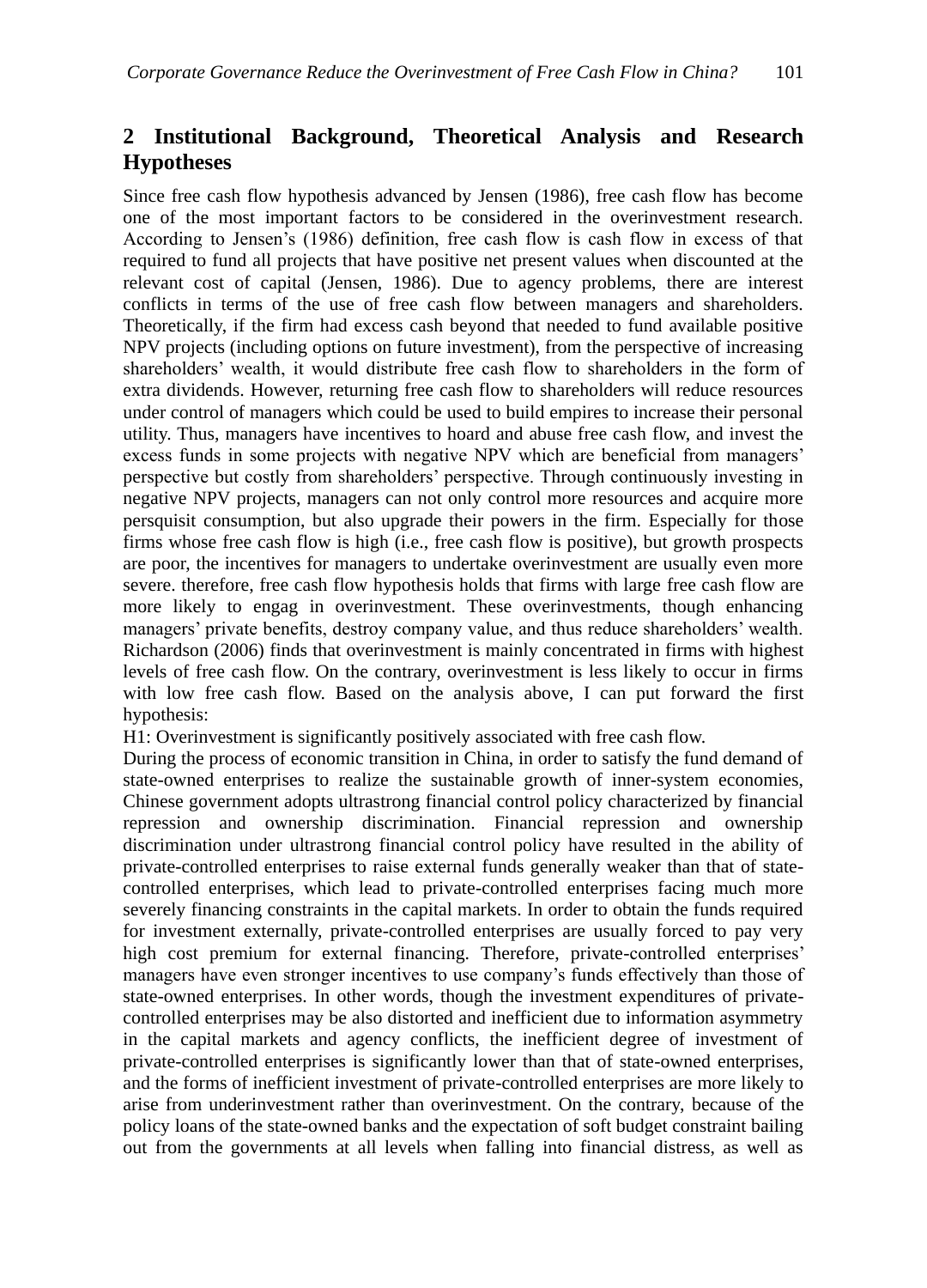institutional arrangements of the stock markets sevicing for the difficulties of the stateowned enterprises in China, state-owned enterprises generally have a much higher ability to obtain external financing and thus face lower financing constraint than that of privatecontrolled enterprises. As a result, managers of state-owned enterprises are more prone to generate self-interested behaviors, and less likely to use the company's funds effectively, and thus giving rise to even higher agency problems between shareholders and managers. In order to obtain much more monetary and non-monetary benefits associated with a large company size, managers of state-owned enterprises have more strong incentives to engage in overinvestment, which inevitably reduces the company's investment efficiency (Cai, 2012). Thus, according to the theoretical analysis above, my second hypothesis could be ststed as follows:

H2: The overinvestment problem of free cash flow is even more severe in state-owned enterprises than in private-controllrd enterprises in China, other things being equal.

Though the theoretical analysis above shows that, due to agency problems between managers and outside shareholders, firm tends to engage in overinvestment when its free cash flow is high. However, both free cash flow and overinvestment are associated with the optimal level of investment. According to neoclassical investment theory (Jorgenson, 1971), since the investment demand of a company is an increasing function of its investment opportunities, a company's optimal level of investment will systematically vary with its quality of growth prospects. To be exact, the optimal investment level will be higher for those firms that have abundant valuable growth opportunities in the future than that of other firms with poor growth opportunities. Thus, through influencing the optimal level of investment, growth opportunities will impose an important effect on the level of free cash flow and overinvestment, which results in the relation between free cash flow and overinvestment potentially changing with growth opportunities of a company. The probability of overinvestment is much higher for companies with serious agency costs of free cash flow, which are lack of good investment opportunities and simultaneously hold large excess cash flows. By developing a measure of free cash flow using Tobin's q to distinguish between companies that have good good investment opportunities and those that don't, and using a sample of successful tender offers, Lang, Stutz and Walking (1991) find that companies with high cash flow and low growth opportunities are more likely to engage in acquisition activities that result in a reduction in company value. On the contrary, the probability of overinvestment is least for companies with low cash flow and high growth opportunities. accordingly, I can put forward the third hypothesis below:

H3: If free cash flow hypothesis is ture, the overinvestment problem is much stronger for companies with low growth opportunities and high free cash flow compared with other types of companies.

Diffuse shareholders constrained by collective action problems must rely on the board of directors to monitor and deter managers from implementing policies that diverge from shareholders' interests (Hanson and Song, 2006). In modern company, the board of directors is widely believed to play an important role in corporate governance, particulary in constraining and ensuring that managers act in the interests of outside shareholders (Fama and Jensen, 1983) and regard the board of directors as one of the most important control mechanisma available since it constitutes the apex of a company's internal governance structures. Because the board of directors links shareholders who provide capital and managers who use these capital to create value together, it is regarded as the core of modern corporate governance mechnisms in some corporate governance literature. From an agency perspective, the ability of the board of directors to act as an effective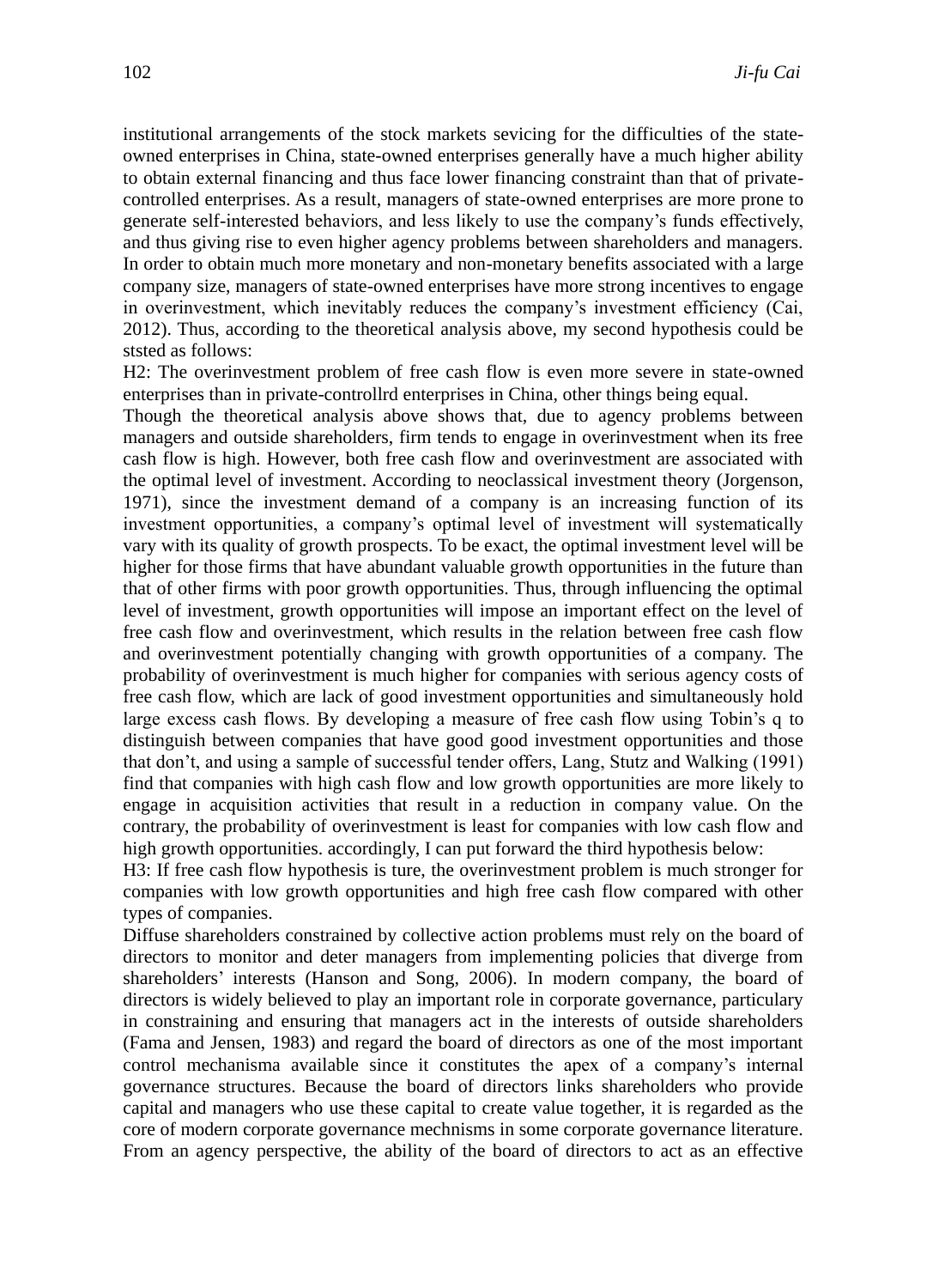control mechanism is often dependent upon its size and independence from the managers (Beasley, 1996; Davidson, Goodwin-Stewart and Kent, 2005). The role of board size in corporate governance has not yet reached agreement among scholars. Some scholars agrue that if board size is too large, it will result in the directors acting slowly and divergent views, and thus lead to the directors' powers and responsibilities unclear and weaken their monitoring functions, which causes a company operation inefficient. Jensen (1993) argues that, due to the inherent coordination problems inside the board of directors together with managerial discretion, the operating efficiency is much higher for a company with small size board of directors than that with large size board of directors. When the number of directors on the board is beyond (or exceeds) seven or nine persons, the likelihood of the board of directors effectively monitoring managers is smaller and more likely to be controlled by managers. Yermack (1996) argues that companies with smaller board tend to be more effective in monitoring managers' behavior. As evidence, Newell and Willson (2002) have documented that the most efficient board of directors should be comprised of 5-9 members. However, other scholars believe that a large board of directors is much more beneficial to corproate governance than a small board of directors. More (2002) argues that the board of directors is too small to meet the demand for range of management, and that a board of directors with nine to fifteen members is the most suitable.

Given the board size, the governance effectiveness of the board of directors is usually determined by its independence from management. Independence of the board of directors refers to the extent to which a board of directors is comprised of non-executive directors who have no relationship with the firm beyond the roles of directors and whether there is a separation of the roles of board chairman and the chief executive officer (Davidson, Goodwin-Stewart and Kent, 2005). Directors' independence as well as their power and willingness to constrain managers' malevolent behavior plays a crucial role in the success of governance structure of a company (Hanson and Song, 2006). The governance literature stresses the the role of non- executive directors in resolving agency problems between managers and shareholders through the creation of appropriate employment contracts and the subsequent monitoring of managerial behavior (Peasnell, Pope and Young, 2005). Fama and Jensen (1983) argue that the incentives to maintain the value of their reputation capital in the external labor markets enable non-executive directors to be less likely to collude with managers to expropriate shareholders' wealth, which thus ameliorates the interest conflicts between managers and shareholders. Therefore, a non-executive director who is entirely independent from management is expected to provide the greatest protection in monitoring managers' actions and ensuring that managers are pursuing policies consistent with shareholders' interests (Baysinger and Butler, 1985). It is generally accepted that a higher proportion of non-executive directors on the board is more effective in constraining managers' discretion. Consistent with view above, Rosenstein and Wyatt (1990), Byrd and Hickman (1992) find that the proportion of non-executive directors on the board is positively associated with a company performance. Lin, Pope and Young (2003) show that stock prices of a company respond positively to the announcement of appointment of non-executive directors, namely, the appointment of non-executive directors increases the company value. McWilliams and Sen (1997) documents that board effectiveness in protecting shareholders' wealth is an incresing function of the proportion of non-executive directors on the board.

Another independence of the board of directors relates to duality, which occurs when the same person undertakes the combined roles of chief executive officer and board chairman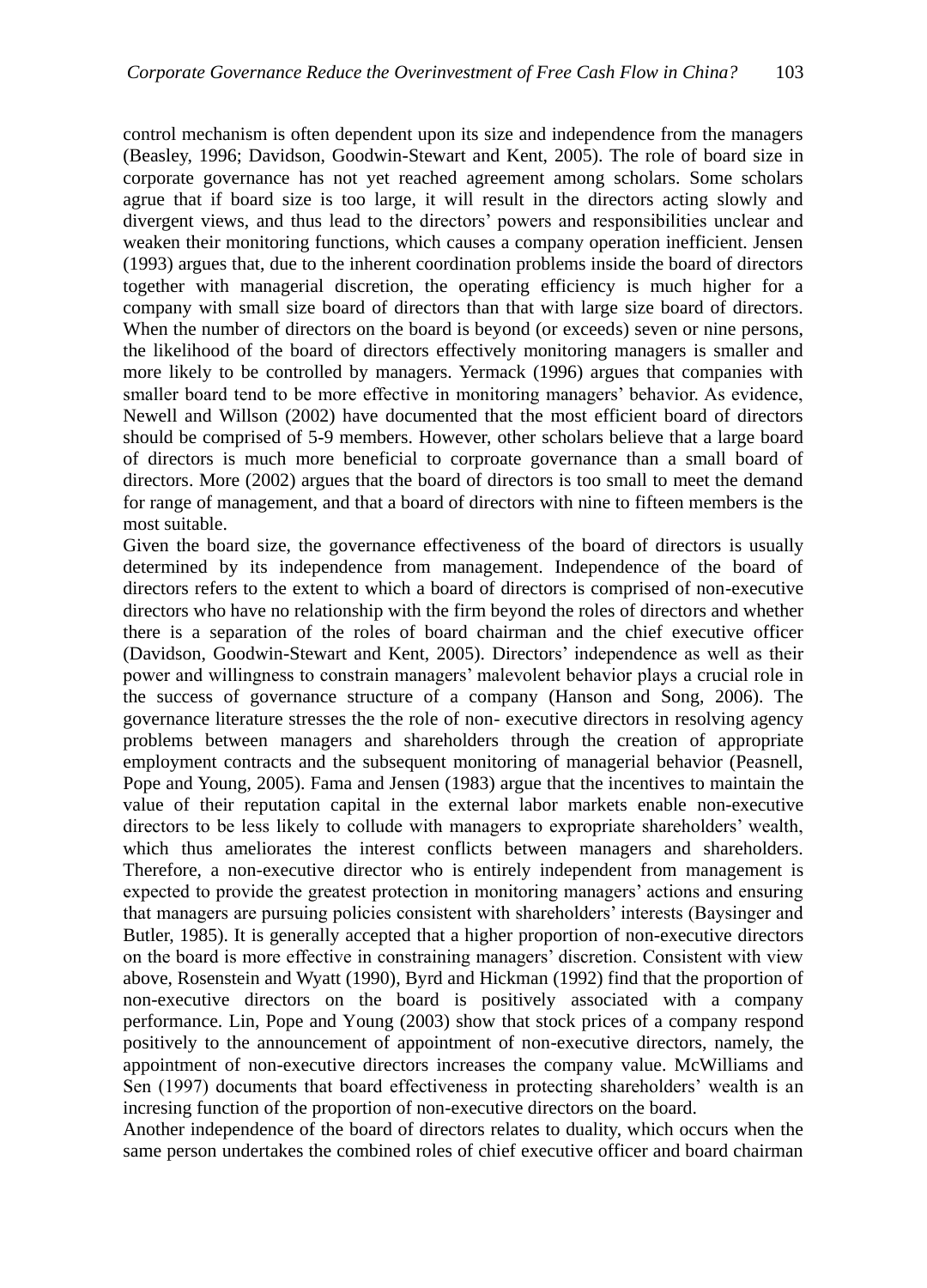(Hanson and Song, 2006). According to principal-agency theory, in the modern company where ownership separates from management, agency problems are mainly reflected in the interest conflicts between managers and shareholders. Using the board of directors to monitor managers is an important governance mechanism that shareholders safeguard their own interests from expropriation by managers. The ability of the board of the directors to fulfil monitoring function will be weakened when chief executive officer also serves as board chairman. The appointment of the chief executive officer to the position of board chairman can lead to a concentration of power (Beasley, 1996) and possible conflicts of interest, thus resulting in a reduction in the level of monitoring (Davidson, Goodwin-Stewart and Kent, 2005). As a specific form of agency problem in the modern company, the occurrence and level of overinvestment of free cash flow is obviously influenced by the governance effectiveness of the board of directors. Based on the analysis above, I can put forward these three hypotheses as follows:

H4a: Overinvestment of free cash flow is positively associated with the board size.

H4b: Overinvestment of free cash flow is negatively associated with the board size.

H5: Overinvestment of free cash flow is negatively associated with the proportion of nonexecutive directors on the board.

H6: Overinvestment of free cash flow is negatively associated with the separation of the roles of board chairman and CEO.

a company's overinvestment problem is generally associated with its free cash flow, as well as the information asymmetry in the capital markets. Previous studies have showed, as a control mechanism, debt has the functions of mitigating managers' moral hazard and lowering agency costs of free cash flow by forcing managers to disgorge surplus funds, and therefore reducing the amount of cash under their discretion. Debt is thus hypothesized to be able to alleviate the incentives for managers to overinvest in negative net present value projects which reduce shareholders' wealth. However, when scholars analyze the governance role of debt, they always consider classes of debt of a company raising from different sources as homogeneous. In fact, each debt is different in terms of maturity, source and priority. Different debt financing contract arrangements will lead to the differences in governance efficiency of debt. First, as for debt maturity structure, Although, due to its role of hard claims in constraining managers, both short-term debt and long-term debt would play an important role in the modern corporate governance, the characteristic or emphasis of restricting managers' behavior is different between shortterm debt and long-term debt (Yang and Zheng, 2004). Several prior studies have showed that the governance role of short-term deb is mainly reflected in the liquidation of a company and restriction on managerial discretion over free cash flow (Hart and Moore,  $1995)^{12}$ , and delivering high quality signal to the outside investors (Flannery, 1986). On the contrary, the governance role of long-term debt is mainly focused on preventing the company from raising new capital for unprofitable investment against future earnings from assets in place (Hart and Moore, 1995). Therefore, relative to the long-term debt, short-term debt has an advantage in reducing the agency costs associated with free cash flow and information asymmetry in the capital markets. Second, as far as debt sources are

-

<sup>&</sup>lt;sup>2</sup> Hart and Moore (1995) have theoretically showed that nonpostponable, short-term debt could force managers disgorge cash flows that might otherwise be used to make unprofitable but empirebuilding investment, and trigger liquidation in states of the world where the firm's assets are more valuable elsewhere.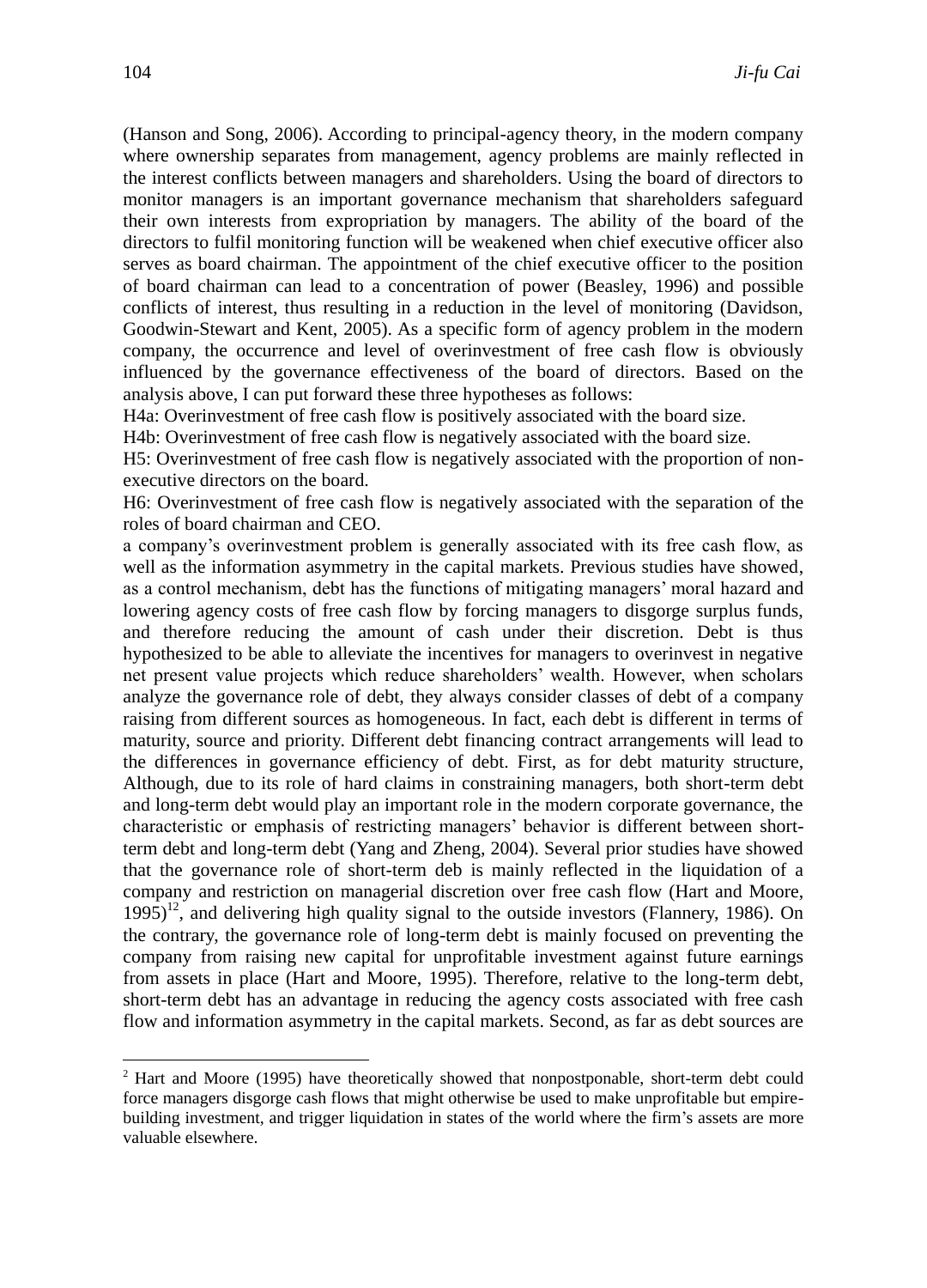concerned (with respect to debt sources), private debt, such as bank loans, will be more efficient in curbing and monitoring the managerial behavior than public debt, whose typical form is a company's publicly issued bond, due to the following reasons: The first is that, as a professional lending institutions, banks can timely grasp internal information that a company has yielded yet not disclosed externally through using the companies' loan applications and their bank accounts. Thus, banks have advantages in collecting and processing information about companies. The second is that, because of their larger loan amount and longer loan term, in most cases, banks are the main representative of creditors participating in corporate governance and have the ability to intervene with the companies' activities when it is necessary. The third is that loan renegotiation between bank and company can transfer signals on the company's quality to capital markets, which thus reduces information asymmetry between company and outside investors. Therefore, as a creditor, bank has a comparative advantage in participating in corporate governance and monitoring managers of companies.

Taken together, the maturity structure and sources of debt constitute two important corporate governance mechanisms. In this paper, I employ the ratio of current liabilities to total debt and the ratio of bank loan (the sum of short-term loan and long-term loan) to total debt (hereforth referred to as the proportion of short-term debt and bank loan ratio, respectively) to proxy for two corporate governance mode of debt, which are used to reflect differences in goverance role of maturity structure and sources of debt in controlling agency problems arising from overinvestment. In addition, I also use the total debt-to-asset ratio (leverage) to proxy for creditors' incentives to monitor managers. Generally speaking, as debt increases, the default risk of a company also increases. Creditor, therefore, have even higher incentives to monitor managers. Based on the analysis above, this can lead to the following hypotheses:

H7: Overinvestment of free cash flow is negatively associated with the ratio of short-term debt.

H8: Overinvestment of free cash flow is negatively associated with the ratio of bank loan. H9: Overinvestment of free cash flow is negatively associated with total debt-to-asset ratio.

A series of research results have confirmed that agency problems associated with underinvestment and overinvestment systematically vary with a company's growth opportunities and exhibit significant variation (Myers, 1977; Jensen, 1986). The companies with high growth opportunities will face much more underinvestment problem (Myers, 1977), however, companies with low growth opportunities are often suffered from an overinvestment problem (Jensen, 1986). Since the agency problems faced by the companies with high growth opportunities are fundamentally different from those encountered by the companies with low growth opportunities, the control effect of debt varies with the company's growth opportunities. In particular, because companies with low growth opportunities and high free cash flow are more likely to give rise to agency problems of overinvestment, the control hypothesis implies that the governance function of debt is more important in companies that generate large cash flows yet have poor growth prospects, and even more important in companies which are falling into recession. In these companies, the potential pressure to squander cash flows by investing them in unprofitable projects is the most serious (Jensen, 1986). On the contrary, with respect to rapidly growing companies with large and highly profitable investment projects but low free cash flow, since such companies will be forced to resort to capital markets to raise funds regularly, the markets have an opportunity to evaluate these companies, their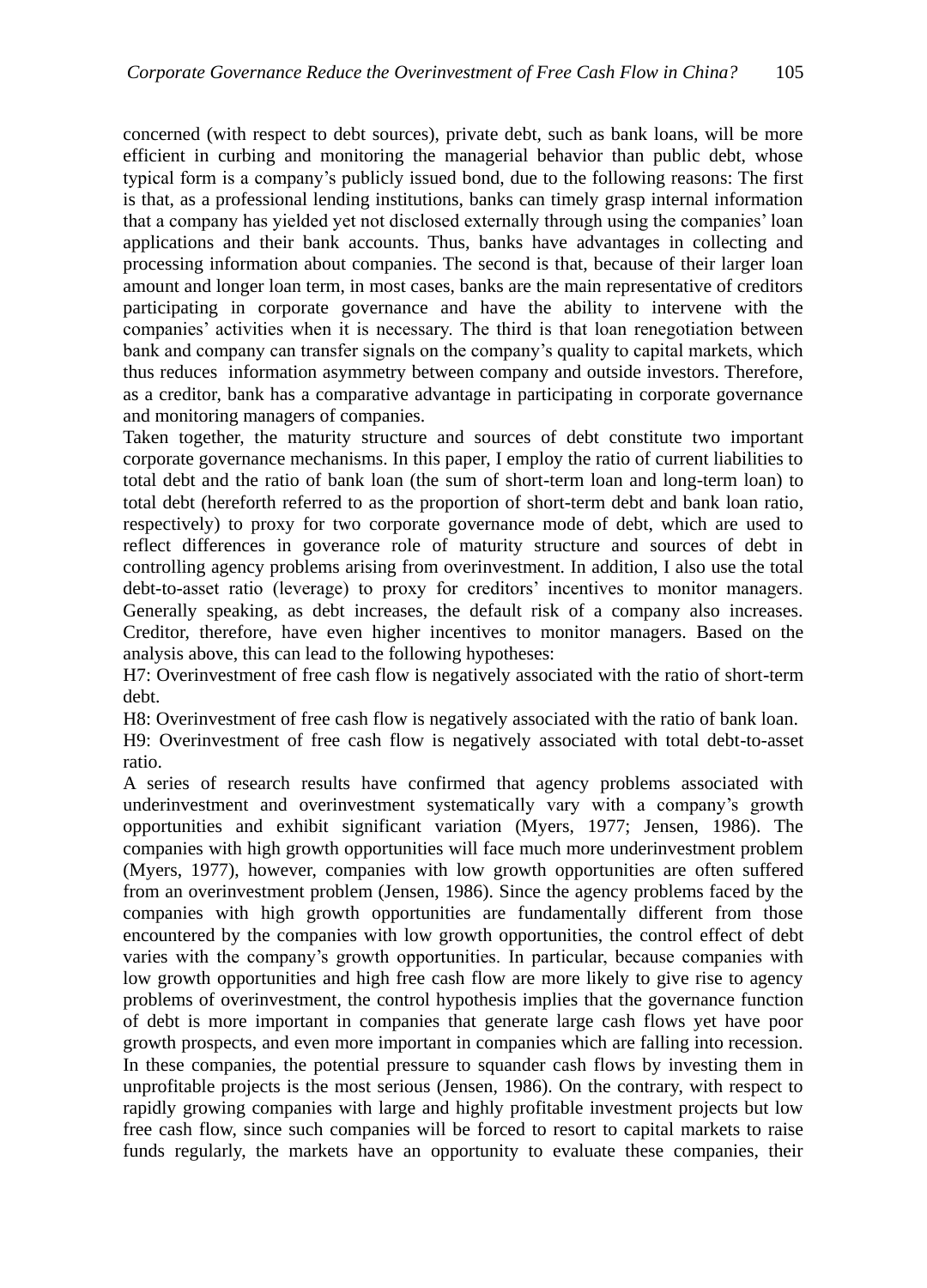managers, and their proposed projects. In this case, other governance mechanisms, such as bankers and analyst followings, will play a crucial role in monitoring managers' behaviors, which means that the governance function of debt will not be important for this kind of companies (Jensen, 1986). Some studies have empirically confirmed that there is an interaction between the corporate debt and growth opportunities. McConell and Servaes (1995) find that the relationship between corporate value and debt is negatively correlated for the rapidly growing companies, however, positively related for companies with low growth prospects. According to the theoretical analysis above, the following hypothesis can be proposed:

H10: The governance function of debt controlling overinvestment of free cash flow is significantly affected by the company's growth opportunities.

It is very important to note that its hard constraint attribute and the existence of the efficient bankruptcy institutions constitute an essential prerequisite of the achievement of control effect of debt. As for China, there are many deficiencies in these aspects, which are focused on that soft budget constraint problems of debt resulting from governments at all levels administrative intervention in bank loan decision and irrationality of debt financing of state-owned enterprises have not been fundamentally changed so far. Consequently, whether debt can really play a role in reducing and controlling the overinvestment of free cash flow of Chinese listed companies is still an important problem which should be tested by using normative empirical research approaches.

## **3 Sample Selection and Research Design**

#### **3.1 A Framework to Measure the Overinvestment and Free Cash Flow**

In order to construct mearsures of underinvestment and overinvestment, I follow the approach suggested by Richardson (2006) and first estimate a model that predicts expected investment of a company and then use residuals from this model as a proxy for inefficient investment. The model that has been modified is as follows:

$$
I_{it} = \alpha_0 + \alpha_1 Gr_{it-1} + \alpha_2 Cash_{it-1} + \alpha_3 LnTA_{it-1} + \alpha_4 Roa_{it-1} + \alpha_5 Lev_{it-1} + \alpha_6 I_{it-1}
$$
  
+  $\alpha_7 LnAge_{it} + \Sigma Ind + \Sigma Year + \varepsilon_{it}$  (1)

Where i is the sample company and t indicates the year in the sample period, respectively; *I* is the firm's capital expenditures and measured as cash paid to acquire fixed assets, intangible assets and other long term assets minus net cash received from the sale of fixed assets, intangible assets and other long term assets in period t scaled by the average book value of total assets as of the end of year t-1 and t. The prior period's firm-level (lagged) investment is included in model to capture non-modeled firm characteristics that affect investing decisions (Richardson, 2006) and the acceleration effect of investment. *Gr* is the firm's investment opportunities as of year t-1. In empirical studies, the variables commonly used to measure the company's investment opportunities are Tobin'q and sales growth, repectively. Tobin'q is defined as the ratio of the market value of the company's assets to their replacement cost at the start of the fiscal year. The market value of the company is the sum of the market value of the equity, the value of short term debt and the value of long term debt. The replacement cost of assets is proxied by the book value of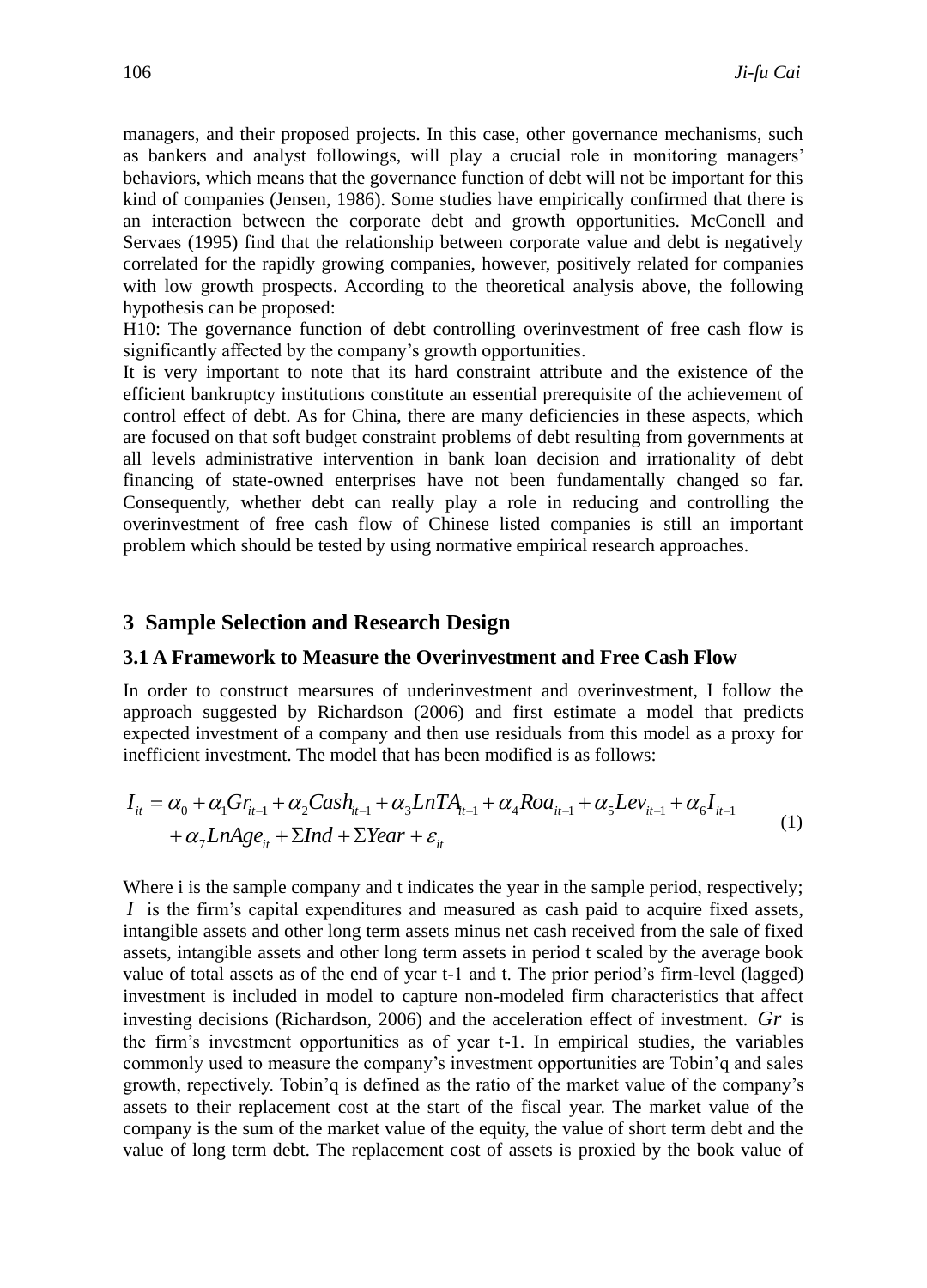total assets. Tobin'q is an imperfect measure of investment opportunities because it is an average value rather than marginal value (Hayashi, 1982; Lang, Stulz and Walking, 1991). Further, marginal q itself is difficult to measure and Tobin'q calculation will use stock prices. Due to the inefficiency and functional fixation problems of stock markets in China, employing Tobin'q to proxy the company's investment opportunities will bring measurement errors. In addition, Alti (2003) has also showed that, since Tobin'q mainly reflects option value relating to firm long term growth potential but doesn't provide information about investment opportunities in the near-term, Tobin'q performs as a noisy measure of short-term investment expectations. Thus, to control possible measurement error in Tobin'q as a proxy for investment opportunities, I use sales growth as a proxy for a company's investment opportunities to estimate the regression. *Cash* is the firm's cash and cash equivalent divided by the book value of total assets as of year t-1. *LnTA* is the natural logarithm of book value of total assets as of year t-1, used to control the effect of company size on the investment. *Roa* is return on assets as of year t-1, equal to the ratio of the profit before interest and tax to the book value of total assets. Prior period's returns are included as an additional variable to capture growth opportitunies not reflected in *Gr*. Lev is debt-to-asset ratio and measured as the book value of total debt (the sum of shortterm debt and long-term debt) divided by the book value of total assets as of year t-1. *LnAge* is the natural logarithm of the number of years the firm has been listed on the stock exchanges in China since IPO. Firm level investment is lessed when it is more difficult to raise additional cash to finance the new investment as captured by leverage, firm size, firm maturity and level of cash (Richardson, 2006). Finally, I include industry indicators, *Ind* , and year indicators, *Year* , since firm level investment patterns may systematically vary with differences in industry and are affected by fluctuation in macro economic conditions. For the purpose of industry classification, the Standard Industry Classification Code of China Securities Regulatory Commission (CSRC) is adopted. According to Standard Industry Classification Code of China Securities Regulatory Commission (CSRC), I constructed 20 industry dummy variables, consistent with prior research, such as Xia and Fang (2005).  $\varepsilon$  is error term.

The fitted values from the regression model (1) is the estimate of the expected level of investment, *EI* . The unexplained portion (or the error term) is the estimate of the unexpected investment, *UI* , which reflects the degree of a company's investment distortion. I measure investment efficiency using the residual from the model (1). If the residual is greater than 0, it indicates that firm is overinvesting. On the contrary, if the residual is less than 0, it means that firm is underinvesting. Both overinvestment and underinvestment are decreasing in investment efficiency (Biddle, Hilary and Verdi, 2009). Free cash flow can be defined as cash flow beyond what is necessary to maintain assets in place and to finance expected new investment (Richardson, 2006). According to the definition above, after calculating firm's expected investment for a particular firm, free cash flow can be computed as the difference between the firm's net cash flows from operation and its expected level of investment (EI), as estimated with regression model (1), and thus obtained as follows:

$$
FCF_{it} = OCF_{it} - EI_{it} \tag{2}
$$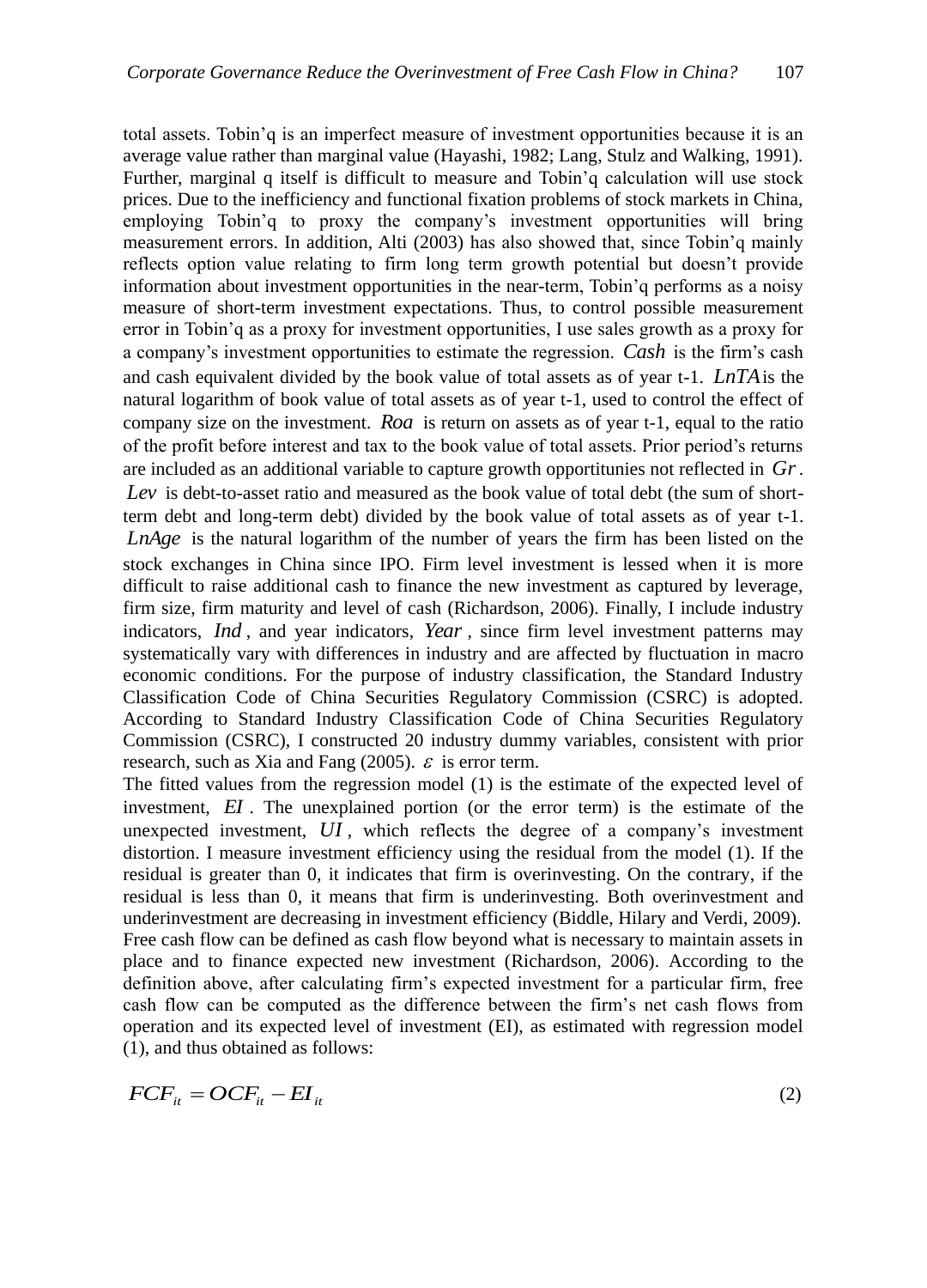Where FCF, OCF and EI is the firm's free cash flow, net cash flows from operating activities and the expected level of investment in period t of a company and normalized by the average book value of total assets as of the end of year t-1 and t, repectively.

#### **3.2 Sample Selection and Data Sources**

For the study of this paper, the initial sample are selected from all non-financial companies listed on Shanghai or Shenzhen stock exchanges in China during the period 2003 to 2010. To ensure the validity of the data collected and simultaneously minimize the effect of other factors on the research results, I exclude from our initial sample those companies whose main operational business has ever experienced substantial change. Also excluded are firms which have extreme outliers and those whose financial information is seriously inadequate or obviously misrecorded. At the same time, the privatized companies whose controlling private ownership came into being through the block transfer of state shares after IPO are also excluded. After these exclusion are made, I then obtain a pooled sample with 7215 firm-year observations in total over 8 years. On this basis, I use the model (1) to regress these 7215 firm-year observations. According to the study purpose of this paper, I confine the analysis to the subgrouds of companies whose unexpected investment and free cash flow are both greater than zero (positive). Finally, the sample is left 1411 firm-year observations. Either financial data or nonfinancial data used in this paper, such as investment expenditures, growth opportunities, return on assets, the book value of asset and equity, short term debt, bank loan, debt-toasset ratio (total leverage), the composition or characteristic of the board of directors, age (the number of years listed on stock exchanges since IPO), and company's ownership identity et al., are all obtained from disclosure made in annual report of listed companies published by Shanghai Wind Information Co., Ltd. of China, a leading Bloomberg-style data provider in China, and the China Securies Markets and Accounting Research (CSMAR) database prepared by Shenzhen GTA Information Technology Limited Company, another major data provider in China.

Table 1 presents the characteristics of full sample and subsamples of state-controlled companies and private-controlled companies by year and industry. It is evident from the year distribution outlined Panel A that, among 1411 firm-year observations, statecontrolled companies and private-controlled companies account for 1135 and 276 of observations in my sample, respectively. Moreover, in each year, the observations of statecontrolled companies are all more than those of private-controlled companies, indicating that the probability of engaging in overinvestment is more likely to occur in statecontrolled companies rather than private-controlled companies. Nevertheless, the number of overinvestment of private-controlled companies increase steadily from 14 in 2003 to 69 in 2010, suggesting that, with the increasing number of listed companies controlled by private entities, the likelihood of private-controlled companies to engage in overinvestment is also gradually increase. Panel B reports the industry distribution of full sample and subsamples of state-controlled companies and private-controlled companies. As with Panel A, in each industry, state-controlled companies all exhibit a higher possibility of undertaking overinvestment squandering funds. However, private-controlled companies operating in the machinery and equipment, medical and biological product sectors tend to have a higher number of overinvestment at 53 and 38, respectively.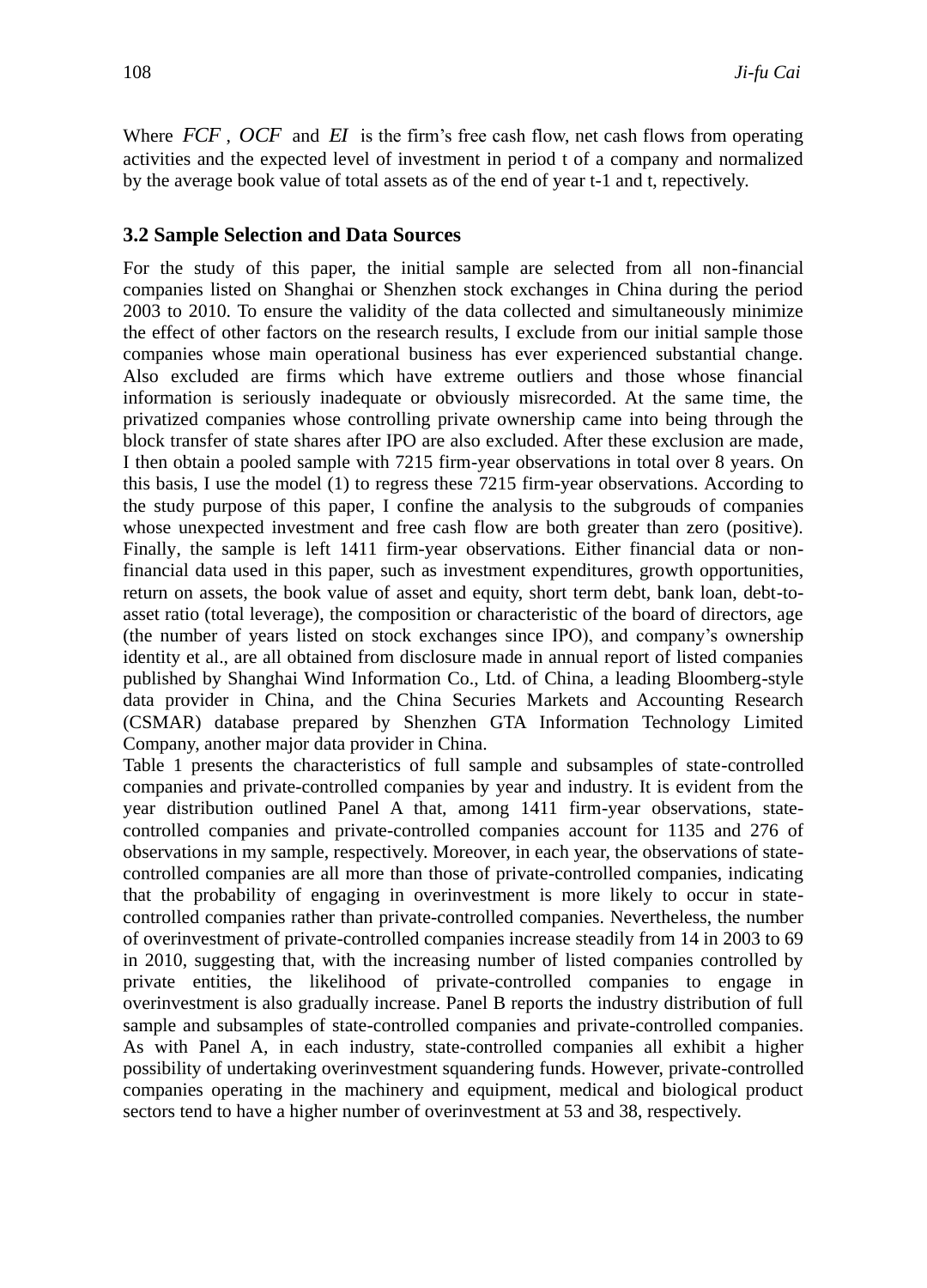# Table 1: Distribution of Sample

Panel A: By year

This panel outlines the distribution of full sample and subsamples of state-controlled companies and private-controlled companies by year.

| Year  | Full sample | State-controlled | Private-controlled |
|-------|-------------|------------------|--------------------|
|       |             | companies        | companies          |
| 2003  | 120         | 106              | 14                 |
| 2004  | 135         | 117              | 18                 |
| 2005  | 184         | 157              | 27                 |
| 2006  | 193         | 165              | 28                 |
| 2007  | 140         | 117              | 23                 |
| 2008  | 186         | 150              | 36                 |
| 2009  | 254         | 193              | 61                 |
| 2010  | 199         | 130              | 69                 |
| Total | 1411        | 1135             | 276                |

#### Panel B: By industry

This panel outlines the distribution of full sample and subsamples of state-controlled companies and private-controlled companies by industry.

| Industry                        | Full sample | State-controlled | Private-         |
|---------------------------------|-------------|------------------|------------------|
|                                 |             | companies        | controlled       |
|                                 |             |                  | companies        |
| Agriculture                     | 26          | 23               | 3                |
| Communication                   | 102         | 68               | 34               |
| Conglomerate                    | 45          | 29               | 16               |
| Construction                    | 18          | 15               | 3                |
| Culture, Sport and              | 17          | 17               | $\boldsymbol{0}$ |
| Entertainment                   |             |                  |                  |
| Electric, Gas, and Water        | 42          | 42               | $\Omega$         |
| Electron                        | 51          | 27               | 24               |
| Textile and Clothing            | 88          | 59               | 29               |
| Machinery and Equipment         | 248         | 195              | 53               |
| <b>Metal and Nonmetal</b>       | 108         | 95               | 13               |
| Lumber and Furniture            | 3           | $\boldsymbol{0}$ | 3                |
| <b>Other Manufacturing</b>      | 12          | 5                | $\overline{7}$   |
| Petroleum and Chemical          | 130         | 114              | 16               |
| Food and Beverage               | 123         | 115              | 8                |
| Medical and Biological Products | 123         | 85               | 38               |
| Papermaking and Printing        | 14          | 9                | 5                |
| Mining                          | 44          | 44               | $\overline{0}$   |
| Public Utility                  | 38          | 37               | 1                |
| <b>Real Estate</b>              | 47          | 37               | 10               |
| Transportation                  | 67          | 64               | 3                |
| Wholes and Retail trade         | 125         | 115              | 10               |
| Total                           | 1411        | 1135             | 276              |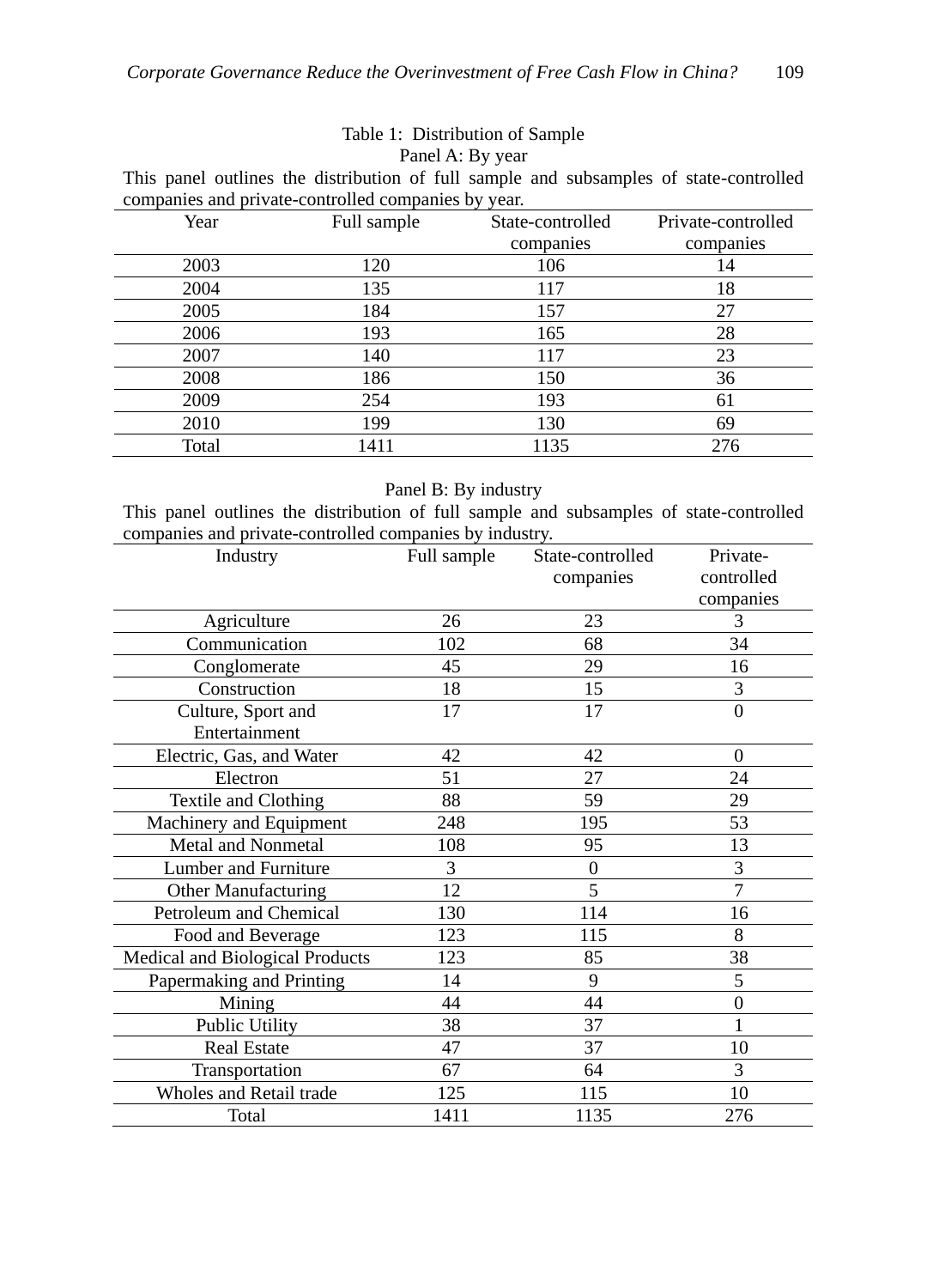## **3.3 Model Specification and Variable Definitions**

The basic regression specifications used to test the hypotheses developed in this paper take the following two forms.

$$
OverI_{it} = \beta_0 + \beta_1 FCF_{it} + \beta_2 Gr_{it} + \beta_3 Roa_{it-1} + \beta_4 LnAge_{it} + \Sigma Ind + \Sigma Year + \varepsilon_{it}
$$
 (3)

$$
OverI_{it} = \gamma_0 + \gamma_1 FCF_{it} + \gamma_2 Gr_{it} + \gamma_3 FCF_{it} * Gr_{it} + \gamma_4 Board_{it} + \gamma_5 Dir_{it} + \gamma_6 Dul_{it} + \gamma_7 Board_{it} * FCF_{it} + \gamma_8 Dir_{it} * FCF_{it} + \gamma_9 Dul_{it} * FCF_{it} + \gamma_{10} ShortDebt_{it} + \gamma_{11} Bank_{it} + \gamma_{12} Lev_{it} + \gamma_{13} ShortDebt_{it} * Gr_{it} + \gamma_{14} Bank_{it} * Gr_{it} + \gamma_{15} Lev_{it} * Gr_{it} + \gamma_{16} ShortDebt_{it} * Gr_{it} * FCF_{it} + \gamma_{17} Bank_{it} * Gr_{it} * FCF_{it} + \gamma_{18} Lev_{it} * Gr_{it} * FCF_{it} + \gamma_{19} Road_{it} - 1 + \gamma_{20} LnAse_{it} + \Sigma Ind + \Sigma Year + \varepsilon_{it} (4)
$$

In the model (3) and (4), i and t are firm and year indicators, respectively; *OverI* is the positive residuals estimated from regression model (1), which is used as a proxy for the firm's level of overinvestment. *FCF* is free cash flow that a company holds and measured as the difference between net cash flows from operating activities and the expected level of investment estimated from regression model (1) scaled by average book value of total assets as of the end of year t-1 and t. *Gr* is the firm's sales growth as of the end of year t, equal to the change in sale revenues between current year and previous year divided by total sale revenues of previous year, indicating a firm's investment opportunities. In model (4), The interaction term  $FCF \times Gr$  is used to examine the effect of investment opportunities on the relation between free cash flow and overinvestment. Based on hypothesis 2, I expect the coefficient of  $FCF \times Gr$  should be significantly negative. *Board* is the board size, as measured by the total number of directors on the board. Based on earlier studies, I conjecture that a smaller board will play a stronger monitoring role. *Dir* is the proportion of non-executive directors on the board. *Dul* is a dummy variable taking the value of 1 if the roles of chief executive officer and board chairman are overlapped, and 0 otherwise. The interaction terms, *Board* \**FCF* ,  $Dir * FCF$  and  $Dul * FCF$ , are used to explore the effect of the size and the independence of the board on the relation between free cash flow and overinvestment, respectively, namely, whether an effective board of directors can significantly reduce a firm's overinvestment of free cash flow. *ShortDebt* is year-end total current liabilities divided by year-end total debt, reflecting a firm's debt maturity structure. *Bank* is bank loans acquired from banks scaled by total debt, which is used to measure debt sources. Lev is the sum of the year-end book value of short-term debt and long term-debt deflated by the year-end book value of total assets. Jensen (1986) argues that debt can serve as a device limiting managers' discretion and reduce the company's free cash flow, and thus forcing managers to reduce overinvestment (debt control hypothesis). Jaggl and Gul (1999) find that there is a significantly positive association between free cash flow and debt for firms with low investment opportunity set, which provide direct support to Jensen's (1986) "debt control hypothesis". The interaction terms, *ShortDebt* \**FCF* , *Bank* \* *FCF* and *Lev* \* *FCF*, are employed to test Jensen's "control hypothesis" for debt creation as well as the differences in governance effect among debt with different maturity and sources. If debt financing can effectively reduce overinvestment of free cash flow, the coefficients of *ShortDebt* \**FCF* , *Bank* \**FCF* and *Lev*\**FCF* are expected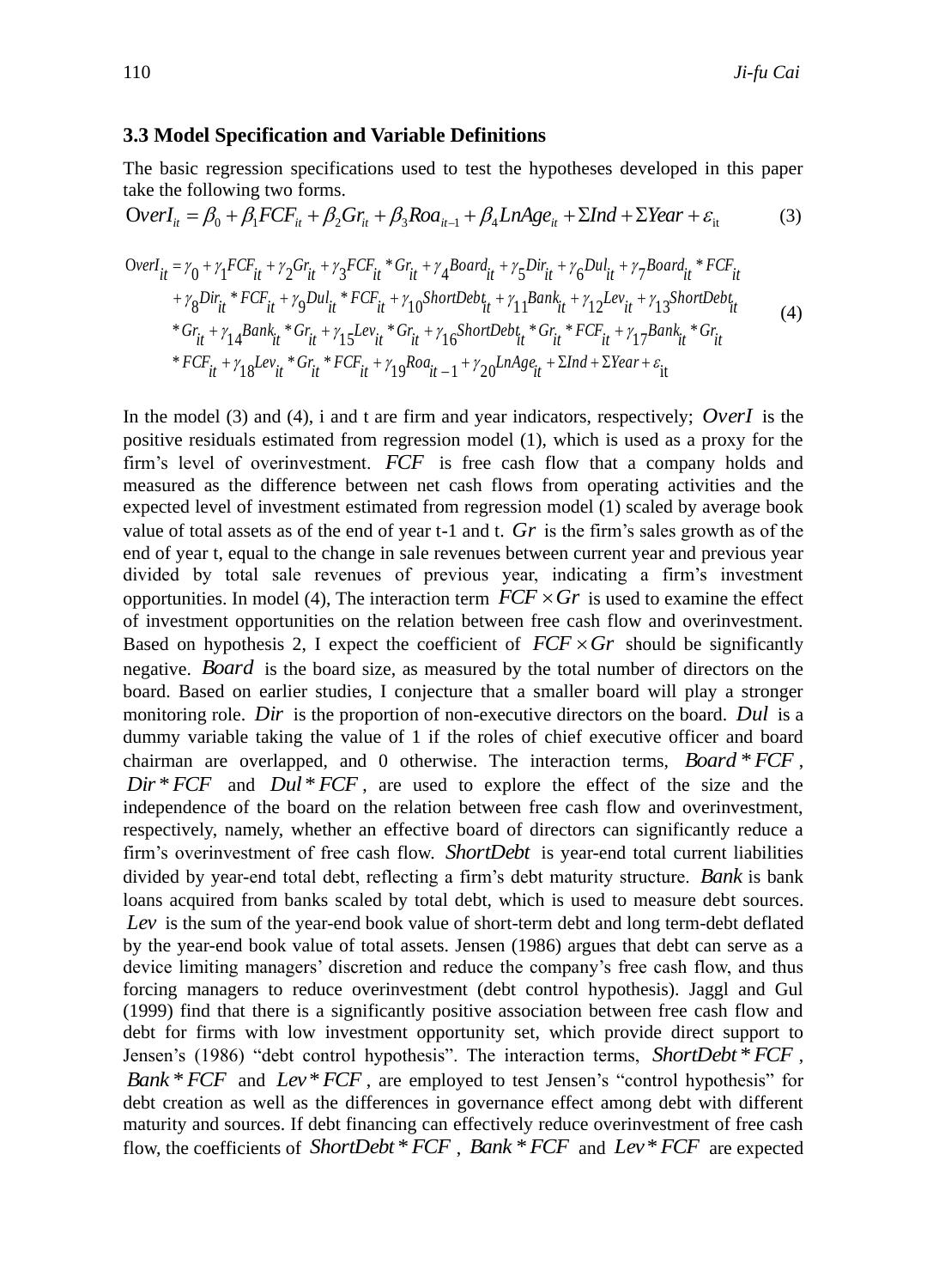to be all significantly negative. The tripple interaction terms, *ShortDebt* \**FCF* \**Gr*, *Bank* \**FCF* \**Gr* and *Lev*\**FCF* \**Gr* are used to examine the hypothsis 10 whether the governance function of debt financing controlling overinvestment of free cash flow is affected by growth opportunities. If the coefficients of *ShortDebt* \**FCF* \**Gr*, *Bank* \*  $FCF$  \* $Gr$  and  $Lev$  \*  $FCF$  \* $Gr$  are all signficantly positive, then the hypothsis 10 is supported empirically. Remaining variables, such as *Roa* and *LnAge* , are all as previously defined.

In addition, in order to deeply investigate the difference in overinvestment of free cash flow between state-controlled companies and private-controlled companies, and explore how ownership identity of a company influences the role of governance mechanisms in controlling the overinvestment of free cash flow, at the same time avoid the multicollinearity between variables used in this paper, I further separate listed companies into state- and private-controlled subsamples based on the identity of the company's ultimate controlling shareholder and explore the effect of corporate governance on the two subsamples separately. When the company's ultimate controlling shareholder is the governments at all levels, such as the bureaus of state assets management, finance bureaus and bureaus in charge of different industries or other government agencies et al., I regard it as a state-controlled company. On the contrary, if the company's ultimate controlling shareholder is non-government units, such as entrepreneurs, townships and villages, and foreign companies, it is correspondingly treated as a private-controlled company, and reestimate the regression model (3) and (4), respectively. Ultimate controlling shareholder of a company is identified through reviewing its published annual report.

## **4 Results**

## **4.1 Analysis of Investment Model**

Table 2 provides the descriptive statistics for the variables used to estimate the investment model (1). The mean (median) company in the sample engages in investment activities equal to 0.069 (0.049) of average total assets as of the end of year t-1 and t and has an average (median)  $Gr$  equal to  $0.159$   $(0.147)$  during the sample period. The mean (median) cash across all firm-years equals to 0.172 (0.138). The mean (median) value for the firm operating performance is 0.054 (0.052), indicating that firms performed poorly during sample period on the whole and some firms have suffered from an even more serious loss (the minimum value of the firm operating performance is -0.968). The average (median) company has reported debt-to-asset ratio of 0.472 (0.482), the maximum debt-to-asset ratio is 0.996, indicating that some companies have fallen into serious financial distress during the period of study. On average, company has been listing 7.60 years on the stock exchanges in China after IPO.

The sample period for investment expectation model (1) is 2003-2010. For each variable, I report the number of firm-year observations, mean, median, minimum (Min), maximum (Max) and standard error (Std), where  $I$  is the firm's investment expenditures and measured as cash paid to acquire fixed assets, intangible assets and other long term assets minus net cash received from the sale of fixed assets, intangible assets and other long term assets in period t scaled by average book value of total assets as of the end of year t-1 and t. Gr is the firm's investment opportunities and as measured by sales growth.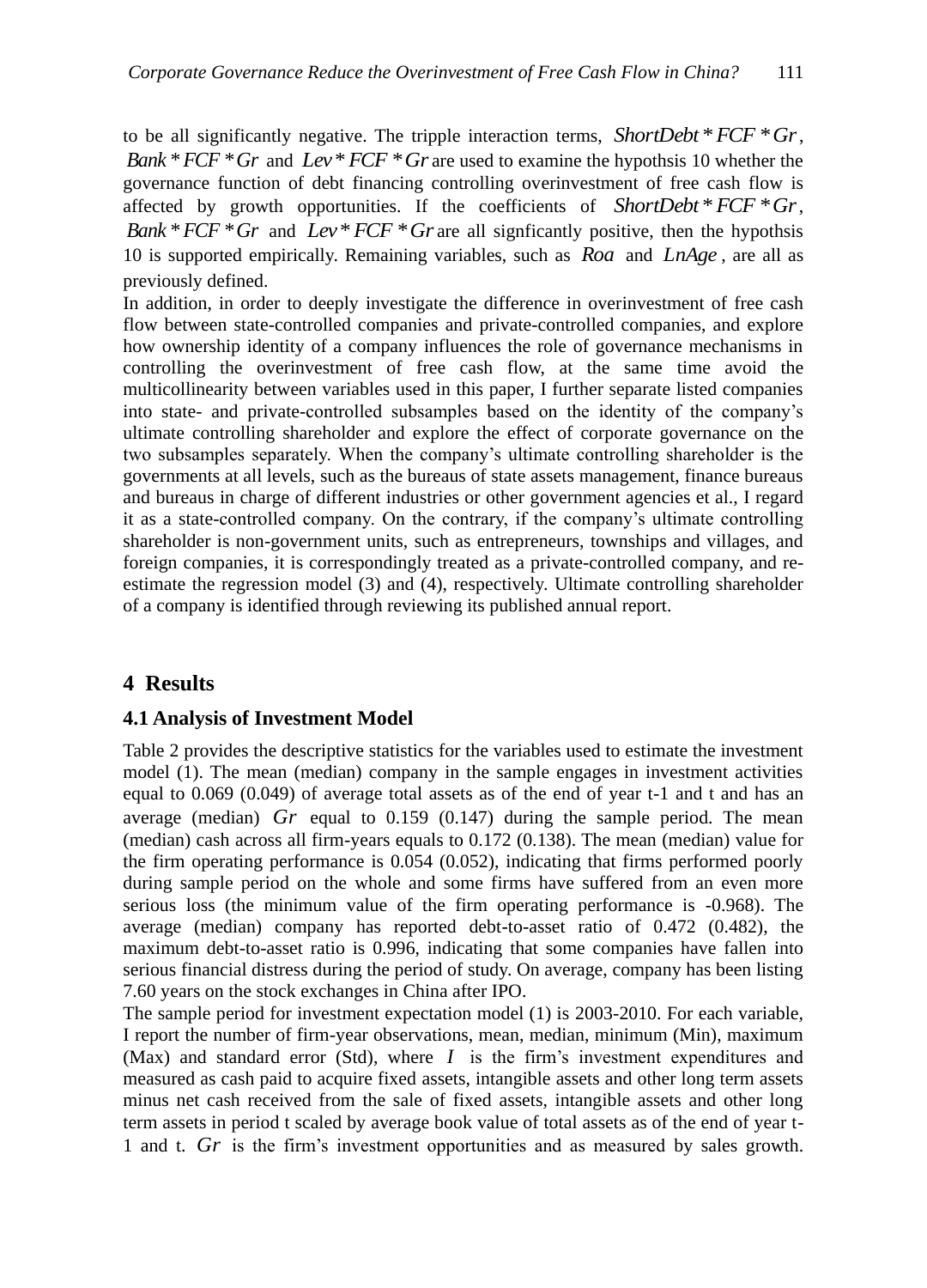*Cash* is the firm's cash and cash equivalent divided by the book value of total assets as of year t-1. *LnTA* is the natural logarithm of the book value of total assets as of year t-1, used to control the effect of the size of a company on its investment. *Roa* is return on assets as of year t-1, equal to the ratio of the profit before interest and tax to the book value of total assets. Prior period's profitability is included as an additional variable to capture growth opportitunies not reflected in *Gr*. *Lev* is debt-to-asset ratio and equal to the book value of total debt (the sum of short-term debt and long-term debt) divided by the book value of total assets as of year t-1. *Age* is the number of years a company has been listed on the stock exchanges in China since IPO.

|          |            |        |        | Table 2. Descriptive Blanshes for the Investment expectation model (1) |        |       |  |  |  |  |
|----------|------------|--------|--------|------------------------------------------------------------------------|--------|-------|--|--|--|--|
| Variable | No. of obs | Mean   | Median | Min                                                                    | Max    | Std   |  |  |  |  |
|          | 7215       | 0.069  | 0.049  | $-0.387$                                                               | 0.857  | 0.075 |  |  |  |  |
| Gr       | 7215       | 0.159  | 0.147  | $-0.973$                                                               | 0.996  | 0.256 |  |  |  |  |
| Cash     | 7215       | 0.172  | 0.138  | 0                                                                      | 0.954  | 0.129 |  |  |  |  |
| LnTA     | 7215       | 21.522 | 21.375 | 18.601                                                                 | 28.003 | 1.116 |  |  |  |  |
| Roa      | 7215       | 0.054  | 0.052  | $-0.968$                                                               | 0.493  | 0.068 |  |  |  |  |
| Lev      | 7215       | 0.472  | 0.482  | 0.018                                                                  | 0.996  | 0.183 |  |  |  |  |
| Age      | 7215       | 7.60   | 7.00   |                                                                        | 20     | 4.211 |  |  |  |  |

Table  $2:$  Descriptive Statistics for the investment expectation model  $(1)$ 

Table 3 presents the regression results for the investment expectation model (1) based on the data of 7215 firm-year observations during the period 2003-2010, in which the dependent variable is the firm's capital expenditures. This model is used to determine the expected investment level and overinvestment of a company. The expected level of investment is the fitted values  $(EI)$  and overinvestment  $(OverI)$  is the positive residuals estimated from the model (1). The model of investment expenditures in the column (1) of Table 3 only includes investment opportunities which are proxied by sales growth in period t-1 and industry and annual fixed effects as independent variables. The coefficient on *Gr* is 0.045 and significantly positive at 1 percent level, indicating that investment demand is an increasing function of growth opportunities, and this model explains 12.9% of the variation in investment expenditure. The model of investment expenditures in the column (2) of Table 3 that includes all control variables, such as cash balance, company size, debt ratio, the natural logarithm of the number of years listed on the stock exchanges in China, operating performance and prior investment expenditures, explains 36.7% of the variation in investment expenditures. However, when I include growth opportunities and all other control variables together to regress the model of investment expenditures in the column (3) of Table 3 (model (3)), it doesn't significantly increase explanatory power (the adjusted R-square of model (3) is 36.8%) and the coefficient on *Gr* has become much smaller, though the signs of all variables are the same as predicted. Nevertheless, in subsequent analysis I still rely on the model (3) in Table 3 as the baseline to decompose investment expenditures of a company into expected investment and unexpected investment.

This table provides the regression results for model (1):

 $I_{ii} = \alpha_0 + \alpha_1 G r_{ii} + \alpha_2 C \alpha sh_{ii} + \alpha_3 L n T A_{ii} + \alpha_4 R o a_{ii} + \alpha_5 L e v_{ii} + \alpha_6 I_{ii} + \alpha_7 L n A g e_{ii} + \Sigma Ind + \Sigma Year + \varepsilon_{ii}$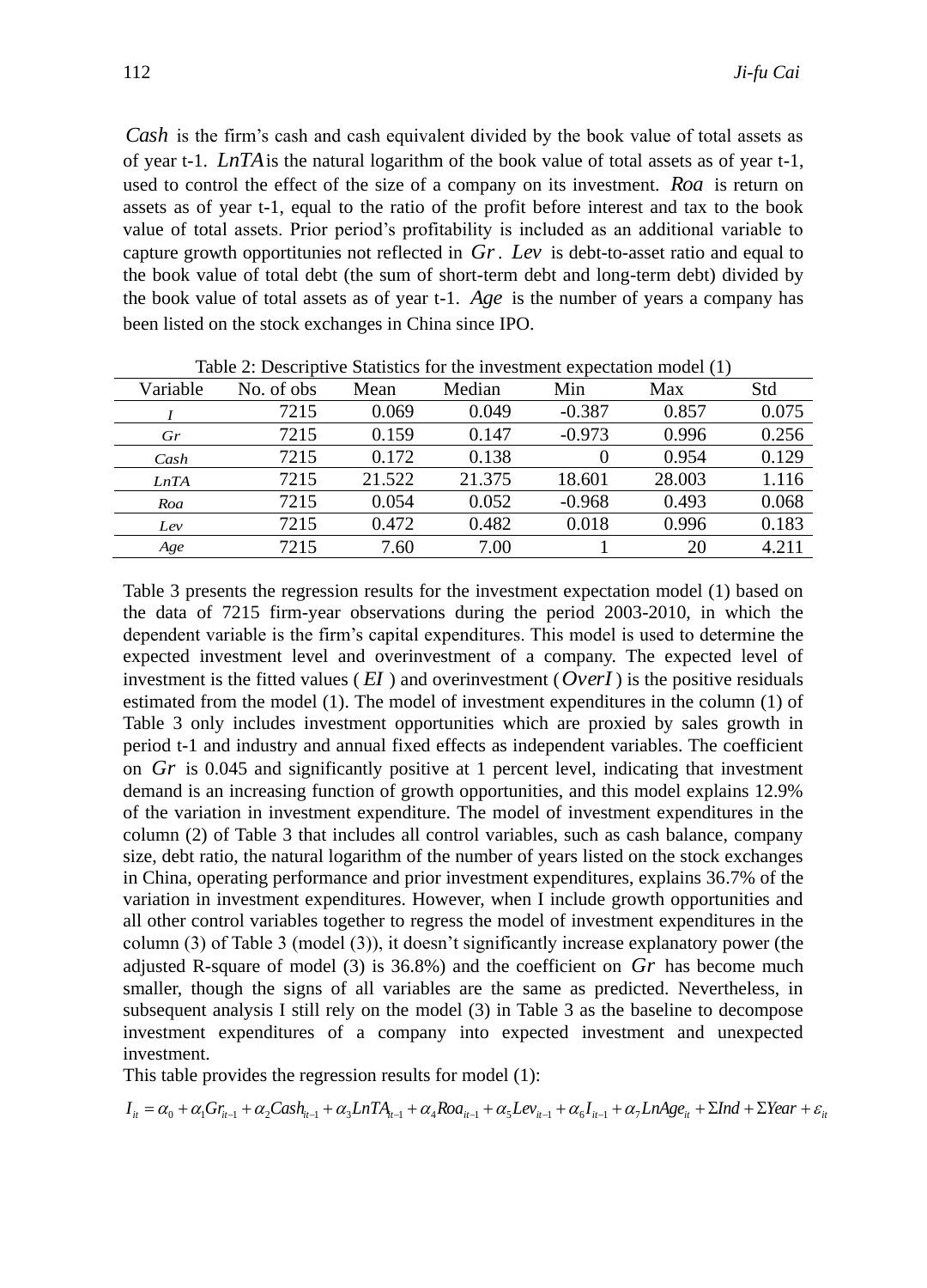where  $I$  is the firm's investment expenditures and measured as cash paid to acquire fixed assets, intangible assets and other long term assets minus net cash received from the sale of fixed assets, intangible assets and other long term assets in period t scaled by average book value of total assets as of the end of year t-1 and t. *Gr* is the firm's investment opportunities and as measured by sales growth. *Cash* is the firm's cash and cash equivalent divided by the book value of total assets as of year t-1. *LnTA* is the natural logarithm of book value of total assets as of year t-1, used to control the effect of the size of company on the investment. *Roa* is return on assets as of year t-1, equal to the ratio of the profit before interest and tax to the book value of total assets. Prior period's profitability is included as an additional variable to capture growth opportitunies not reflected in *Gr*. *Lev* is debt-to-asset ratio and equals total debt (the sum of short-term debt and long-term debt) divided by the total assets as of year t-1. *LnAge* is the natural logarithm of the number of years the company has been listed on the stock exchanges in China since IPO. *Ind* and Year are a vector of industry and year indicator variables, repectively, which are used to capture year and industry fixed effect. According to Standard Industry Classification Code of China Securities Regulatory Commission (CSRC), there are 20 industry dummy variables in the regression.  $\varepsilon$  is error term. Industry and year fixed effect are controlled for but not reported for the sake of space. Tstatistics are presented below the estimated coefficients; \*\*\*, \*\*, \* indicate two-tailed statistical significance at the 1%, 5%, and 10% level, respectively.

| Variable         | Predicted                | Model      |             |             |  |  |
|------------------|--------------------------|------------|-------------|-------------|--|--|
|                  | sign                     | (1)        | (2)         | (3)         |  |  |
| Intercept        | $\overline{\mathcal{L}}$ | $0.045***$ | $-0.013$    | $-0.011$    |  |  |
|                  |                          | 8.950      | $-0.803$    | $-0.689$    |  |  |
| Gr               | $^{+}$                   | $0.045***$ |             | $0.008***$  |  |  |
|                  |                          | 13.568     |             | 2.648       |  |  |
| Cash             | $+$                      |            | $0.038***$  | $0.037***$  |  |  |
|                  |                          |            | 5.556       | 5.439       |  |  |
| LnTA             | $+$                      |            | $0.002***$  | $0.002***$  |  |  |
|                  |                          |            | 3.215       | 3.125       |  |  |
| Roa              | $+$                      |            | $0.118***$  | $0.109***$  |  |  |
|                  |                          |            | 10.025      | 8.845       |  |  |
| Debt             |                          |            | $-0.011**$  | $-0.014***$ |  |  |
|                  |                          |            | $-2.345$    | $-2.768$    |  |  |
| $I_{it-1}$       | $+$                      |            | $0.439***$  | $0.437***$  |  |  |
|                  |                          |            | 43.690      | 43.193      |  |  |
| LnAge            |                          |            | $-0.006***$ | $-0.006$    |  |  |
|                  |                          |            | $-5.477$    | $-5.293***$ |  |  |
| <b>Ind</b>       |                          | Included   | Included    | Included    |  |  |
| Year             |                          | Included   | Included    | Included    |  |  |
| $Adj R^2$        |                          | 0.129      | 0.367       | 0.368       |  |  |
| $\boldsymbol{F}$ |                          | 39.300***  | 127.897***  | 124.445***  |  |  |
| No. of obs       |                          | 7215       | 7215        | 7215        |  |  |

Table 3: The multivariate regression results of the investment model (1):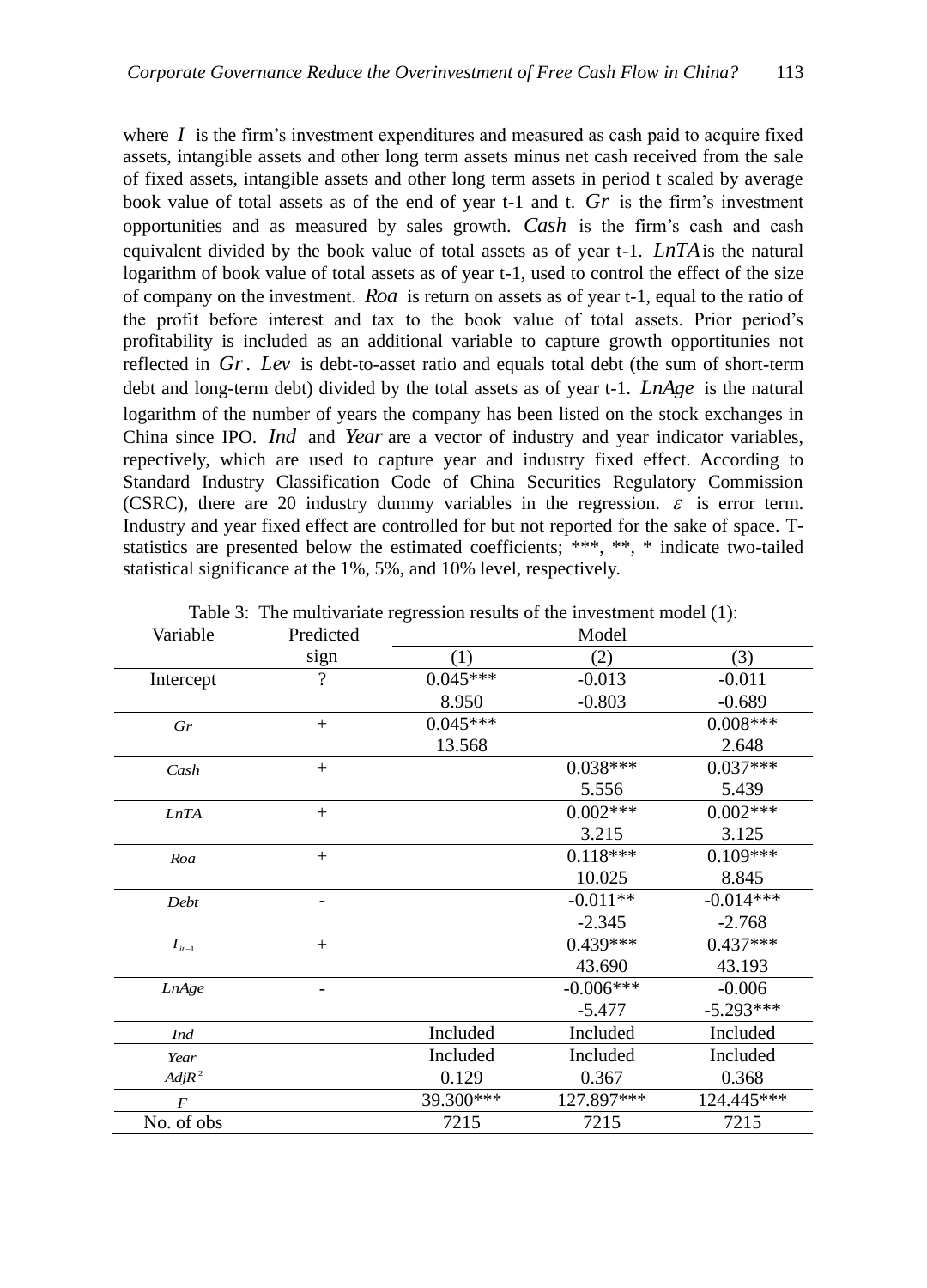## **4.2 Analysis of Corporate Governance and Overinvestment of Free Cash Flow**

#### **4.2.1 Descriptive statistics and univariate test**

Table 4 provides descriptive statistic information on the main variables used to estimate model (3) and (4). By construction, there are 1411 companies with positive free cash flow classified as overinvesting companies. The mean (median) overinvestment across all firmyears equals to 0.048 (0.028) of average book value total assets as of the end of year t-1 and t, and the standard deviation of the overinvestment is 0.061, indicating that there is a variation in overinvestment among companies during sample period. The mean (median) company in the sample has a FCF of 0.062 (0.046), suggesting that majority of companies hold surplus funds. The mean (median) value for the investment opportunities is 0.199 (0.181). The average (median) company has about 9.55 (9) directors on the board and the mean (median) value for the proportion of non-executive directors on the board is 0.352 (0.333). Some 86 percent of companies maintain a separation of the roles of the chief executive officer and board chairman. The mean (median) values for short-term debt, bank loans and total leverage are respectively 0.840 (0.903), 0.387 (0.407) and 0.487 (0.494), with standard deviation of 0.174, 0.237, and 0.181, indicating that, on average, companies hold more short-term debt than long-term debt.

This table presents descriptive statistics for the regression variables used in the hypothesis tests to examine the relationship between free cash free and overinvestment as well as the effect of corporate governance on the relationship between free cash flow and overinvestment for a sample of 1411 firm-year observations over the period 2003-2010. For each variable, I report the number of firm-year observations, mean, median, minimum (Min), maximum (Max) and standard error (Std), where *OverI* is the positive residuals estimated from regression model (1), which is used as a proxy for the firm's level of overinvestment. *FCF* is the level of free cash flow that a company holds and measured as the difference between net cash flows from operating activities and the expected level of investment estimated from regression model (1) scaled by average book value of total assets as of the end of year t-1 and t. *Gr* is the firm's sales growth as of the end of year t, equal to the change in sale revenues between current year and previous year divided by total sale revenues of previous year, indicating a firm's investment opportunities. *Board* is the board size, as measured by the total number of directors on the board. *Dir* is the proportion of non-executive directors on the board. *Dul* is a dummy variable taking the value of 1 if the roles of the chief executive officer and board chairman are overlapped, and 0 otherwise. *ShortDebt* is year-end total current liabilities divided by year-end total debt, reflecting a company's debt maturity structure. *Bank* is bank loans acquired from banks scaled by total debt, which is used to measure debt sources. *Lev* is the sum of the year-end book value of short-term debt and long-term debt deflated by the year-end book value of total assets. *Roa* is return on assets as of year t-1, equal to the ratio of the profit before interest and tax to the book value of total assets. *Age* is the number of years the company has been listed on the stock exchanges in China since IPO.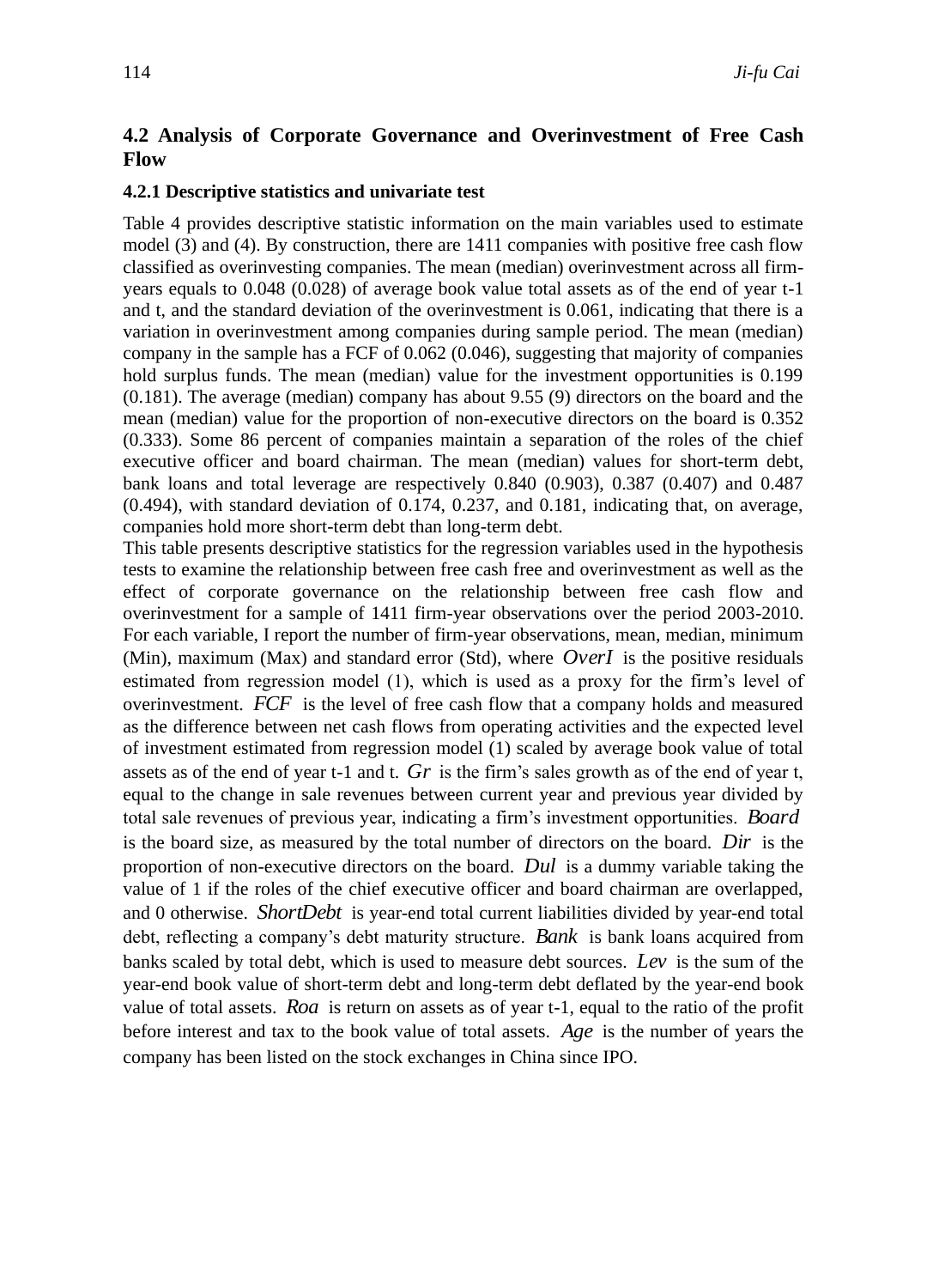|                  |            |       |        |          | $\sim$ | $\cdots$ |
|------------------|------------|-------|--------|----------|--------|----------|
| Variable         | No. of obs | Mean  | Median | Min      | Max    | Std      |
| OverI            | 1411       | 0.048 | 0.028  | 0.00002  | 0.758  | 0.061    |
| <b>FCF</b>       | 1411       | 0.062 | 0.046  | 0.00013  | 0.415  | 0.056    |
| Gr               | 1411       | 0.199 | 0.181  | $-0.755$ | 0.979  | 0.251    |
| $Roa_{it-1}$     | 1411       | 0.046 | 0.055  | $-0.968$ | 0.343  | 0.097    |
| <b>Board</b>     | 1411       | 9.55  | 9      | 5        | 19     | 2.120    |
| Dir              | 1411       | 0.352 | 0.333  | $\theta$ | 0.571  | 0.047    |
| Dul              | 1411       | 0.140 | 0      | $\Omega$ |        | 0.345    |
| <b>ShortDebt</b> | 1411       | 0.840 | 0.903  | 0.116    |        | 0.174    |
| Bank             | 1411       | 0.387 | 0.407  | $\theta$ | 0.962  | 0.237    |
| Lev              | 1411       | 0.487 | 0.494  | 0.012    | 0.993  | 0.181    |

Table 4: Descriptive statistics for variables used to estimate model (3) and (4)

Table 5 reports univariate differences in means for all regression variables used in model (3) and (4) between state-controlled companies and private-controlled companies. The sample consists of more state-controlled companies than private-controlled companies, since, as previously mentioned, among the 1411 firm-year observations during the period 2003-2010, only 276 of them are private-controlled companies. The distribution of sample above suggests that state-controlled companies are more likely than private-controlled companies to engage in overinvestment when their free cash flow is high. Consistent with theoretical expectation, on average, state-controlled companies tend to have a higher overinvestment and free cash flow. The mean values of overinvestment and free cash flow for state-controlled companies are respectively 0.057 and 0.063, while the corresponding statistics for private-controlled companies are 0.045 and 0.055, respectively. The diferences in overinvestment and free cash flow between state-controlled companies and private-controlled companies are both statistically significant at conventional levels (with state-controlled companies exhibiting higher mean values than private-controlled companies). Not surprisingly, state-controlled companies have a larger size of the board, more debt-to-asset ratio, lower profitability, and longer time listed on stock exchanges. However, private-controlled companies have a less seperation of the roles of board chairman and CEO, higher proportion of non-executive directors on the board , and higher percentage of short-term debt in total debt. The differences in means of variables above between state-controlled companies and private-controlled companies are all statistically significant. However, there are no significant differences in bank loans and growth opportunities between state-controlled companies and private-controlled companies. In a nutshell, though the univariate analyses above provide strong preliminary supports to the hypotheses developed in this paper, they only show binary correlations without controlling for other potential determinants. In the next section, I attempt to extend my analysis by more rigorously examining whether the evidence on these hypotheses holds in a multivariate regression framework.

This table reports the results for univariate tests for all regression variables between statecontrolled and private-controlled subsample. Among 1411 firm-year observations, statedcontrolled companies and private-controlled companies represent 1135 and 276 of observations, repectively. For each variable, I separately report the variable means for stated-controlled and private-controlled companies, differences in means, t-statistics, and p-values. A company is treated as state-controlled one if its ultimate controlling shareholder is the governments at all levels, such as the bureaus of state assets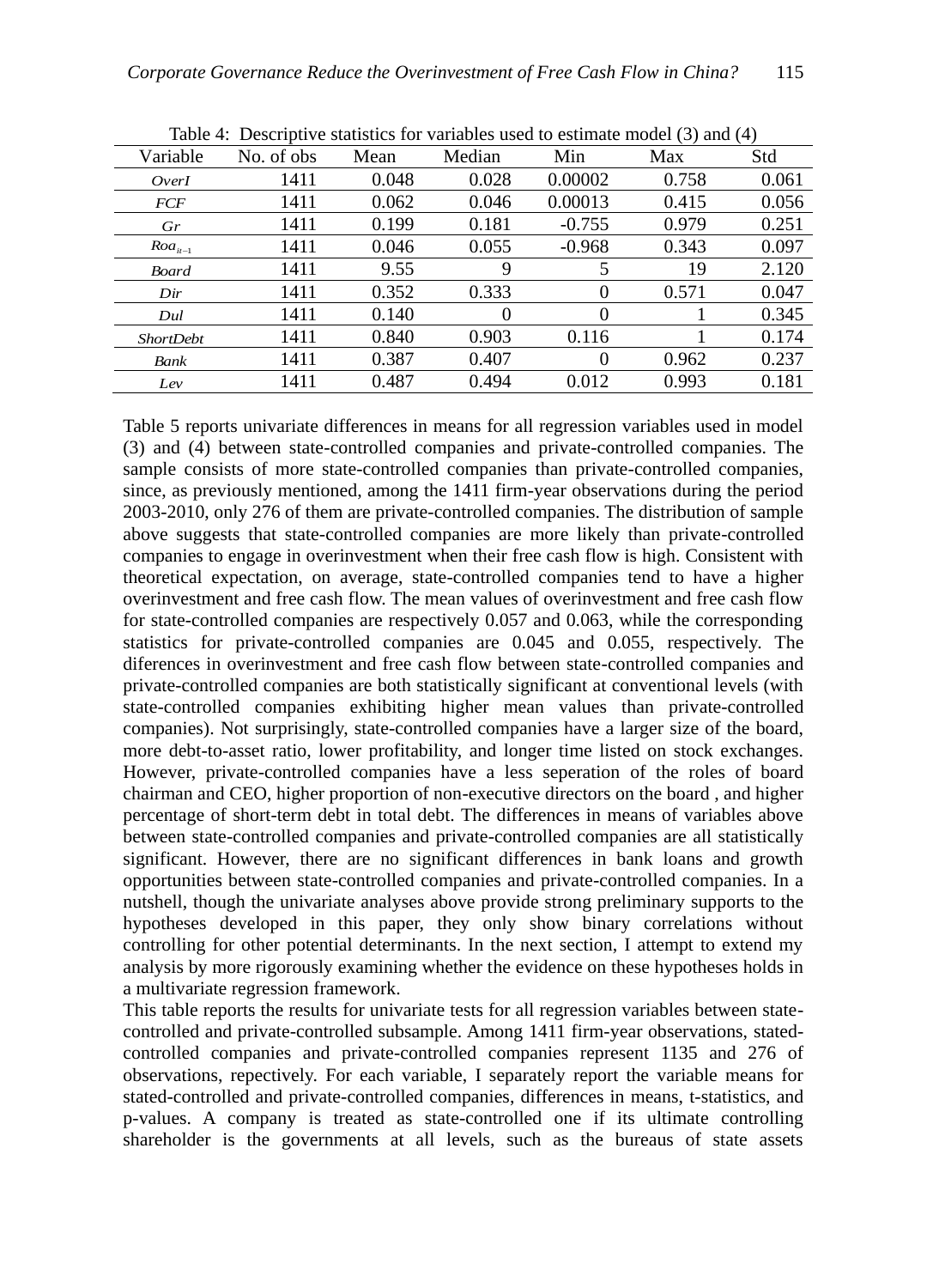management, finance bureaus and bureaus in charge of different industries or other government agencies et al., and private-controlled companies otherwise. For the definitions of *OverI* , *FCF* , *Board* , *Dir* , *Dul* , *ShortDebt* , *Bank* , *Lev* , *Gr*,  $Roa_{it-1}$ , and *Age* see the note to Table 4.

|                  |                   | Table 5: Univariate tests by the identity of controlling shareholder |                    |              |          |
|------------------|-------------------|----------------------------------------------------------------------|--------------------|--------------|----------|
| Variable         | Stated-controlled | Private-                                                             | <b>Differences</b> | t-statistics | p-values |
|                  | companies         | controlled                                                           | in means           |              |          |
|                  | (1135)            | companies (276)                                                      |                    |              |          |
| OverI            | 0.057             | 0.045                                                                | 0.011              | $-2.673$     | 0.008    |
| <b>FCF</b>       | 0.063             | 0.055                                                                | 0.008              | 2.428        | 0.016    |
| <b>Board</b>     | 9.68              | 9                                                                    | 0.675              | 5.054        | 0.000    |
| Dir              | 0.350             | 0.359                                                                | $-0.008$           | $-2.762$     | 0.006    |
| Dul              | 0.12              | 0.22                                                                 | $-0.103$           | $-3.842$     | 0.000    |
| <b>ShortDebt</b> | 0.829             | 0.884                                                                | $-0.054$           | $-5.439$     | 0.000    |
| Bank             | 0.392             | 0.372                                                                | 0.019              | 1.196        | 0.232    |
| Lev              | 0.501             | 0.433                                                                | 0.068              | 5.718        | 0.000    |
| Gr               | 0.197             | 0.204                                                                | $-0.007$           | $-0.399$     | 0.690    |
| $Roa_{it-1}$     | 0.043             | 0.057                                                                | $-0.014$           | $-2.101$     | 0.036    |
| Age              | 8.88              | 6.12                                                                 | 2.761              | 9.924        | 0.000    |

 $Table 5:$  University tests by the identity of

## **4.2.2 Analysis of corelation coefficients**

Table 6 reports both Spearman and Pearson correlation coefficients between the regression variables used in regression model (3) and (4) which allow for industry and firm level clustering. Spearman (Pearson) correlation coefficients are presented above (below) the main diagonal. In terms of Spearman correlation matrix, It is noted that the ovinvestment variable ( *OverI* ) is significantly positively correlated with free cash flow ( $FCF$ ), growth opportunities ( $Gr$ ), the board size ( $Board$ ), bank loan ( $Bank$ ), prior period's profitability  $(Roa_{it-1})$ , and significantly negatively associated with the proportion of the non-exective directors on the board ( *Dir* ), short-term debt ( *ShortDebt* ), total leverage ( *Lev* ), and the natural logarithm of the number of years listed on stock exchanges in China since IPO ( *LnAge* ), highlighting the importance of explicitly controlling for these company's attributes in the multivariate regressions. Finally, I find that the correlation coefficients betweeen independent variables are generally small, with the highest (lowest) being 0.248 (-0.353) between *Lev* and *LnAge* ( $Roa$ <sub>it-1</sub>), which thus reduces my concerns that multicollinearity is possible spuriously responsible for the evidence on the hypotheses developed in this paper. The Pearson correlation coefficients between regression variables also show similar characteristics to Spearman correlation coefficients.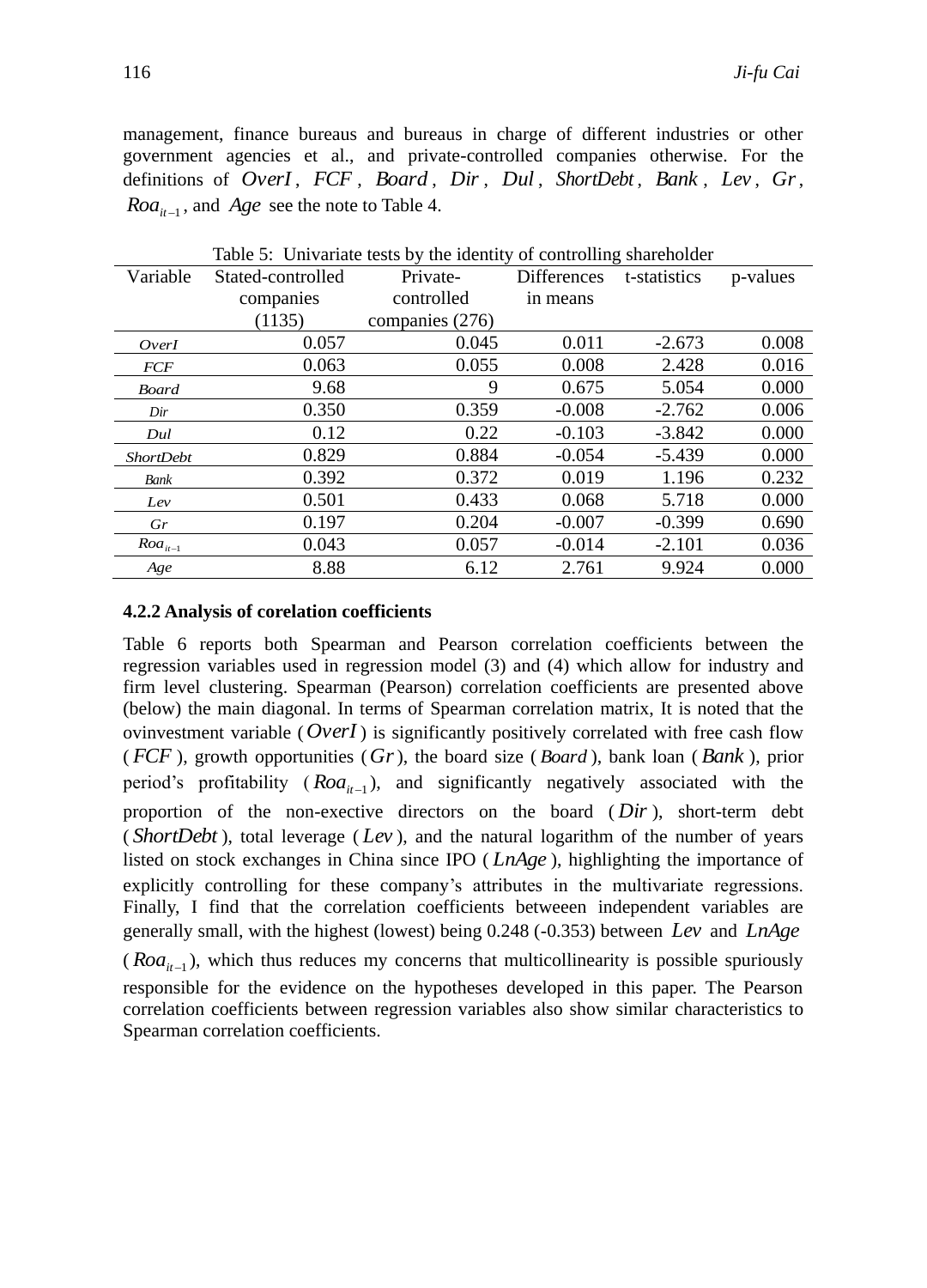|                  |             |             |             | continuon maanta ottavisti int negi |             |             | $\epsilon$ <sub>p</sub> $\epsilon$ <sub>1</sub> $\epsilon$ <sub>1</sub> $\epsilon$ <sub>1</sub> $\epsilon$ <sub>1</sub> $\epsilon$ <sup>1</sup> $\epsilon$ <sup>1</sup> $\epsilon$ <sup>1</sup> $\epsilon$ <sup>1</sup> | $\ldots$    |             |              |                   |
|------------------|-------------|-------------|-------------|-------------------------------------|-------------|-------------|-------------------------------------------------------------------------------------------------------------------------------------------------------------------------------------------------------------------------|-------------|-------------|--------------|-------------------|
| Variables        | OverI       | <b>FCF</b>  | Gr          | <b>Board</b>                        | Dir         | Dul         | <b>ShortDebt</b>                                                                                                                                                                                                        | Bank        | Lev         | $Roa_{it-1}$ | LnAge             |
| OverI            |             | $0.046*$    | $0.107***$  | $0.061**$                           | $-0.060**$  | 0.028       | $-0.186***$                                                                                                                                                                                                             | $0.109***$  | $-0.088***$ | $0.263***$   | $-0.195***$       |
|                  | $(-)$       | (0.084)     | (0.000)     | (0.023)                             | (0.023)     | (0.293)     | (0.000)                                                                                                                                                                                                                 | (0.000)     | (0.001)     | (0.000)      | (0.000)           |
| FCF              | 0.042       |             | $0.062**$   | $-0.050*$                           | 0.031       | $-0.021$    | 0.030                                                                                                                                                                                                                   | $-0.221***$ | 0.009       | $0.061**$    | $0.126***$        |
|                  | (0.112)     | $(-)$       | (0.020)     | (0.060)                             | (0.240)     | (0.437)     | (0.262)                                                                                                                                                                                                                 | (0.000)     | (0.735)     | (0.021)      | (0.000)           |
| Gr               | 0.042       | $0.071***$  |             | $0.055**$                           | $-0.045*$   | 0.009       | $-0.046*$                                                                                                                                                                                                               | $-0.097***$ | 0.022       | $0.186***$   | $-0.143***$       |
|                  | (0.116)     | (0.008)     | $(-)$       | (0.038)                             | (0.088)     | (0.743)     | (0.084)                                                                                                                                                                                                                 | (0.000)     | (0.418)     | (0.000)      | (0.000)           |
| <b>Board</b>     | $0.068**$   | $-0.019$    | $0.052*$    |                                     | $-0.183***$ | $-0.099***$ | $-0.148***$                                                                                                                                                                                                             | $0.056**$   | $0.059**$   | $0.118**$    | $-0.036$          |
|                  | (0.010)     | (0.487)     | (0.052)     | $(-)$                               | (0.000)     | (0.000)     | (0.000)                                                                                                                                                                                                                 | (0.035)     | (0.027)     | (0.000)      | (0.171)           |
| Dir              | $-0.065**$  | 0.028       | $-0.028$    | $-0.206***$                         |             | 0.021       | 0.005                                                                                                                                                                                                                   | $-0.067**$  | 0.027       | $-0.043$     | $0.070***$        |
|                  | (0.015)     | (0.288)     | (0.301)     | (0.000)                             | $(-)$       | (0.422)     | (0.854)                                                                                                                                                                                                                 | (0.012)     | (0.308)     | (0.106)      | (0.009)           |
| Dul              | $-0.007$    | $-0.020$    | $-0.010$    | $-0.096***$                         | 0.012       |             | 0.028                                                                                                                                                                                                                   | 0.017       | $-0.038$    | $-0.011$     | $-0.014$          |
|                  | (0.784)     | (0.458)     | (0.718)     | (0.000)                             | (0.656)     | $(-)$       | (0.289)                                                                                                                                                                                                                 | (0.519)     | (0.152)     | (0.686)      | (0.607)           |
| <b>ShortDebt</b> | $-0.250***$ | $0.065**$   | $-0.035$    | $-0.130***$                         | 0.014       | $0.048*$    |                                                                                                                                                                                                                         | $-0.323***$ | $-0.135***$ | $-0.120***$  | $-0.029$          |
|                  | (0.000)     | (0.015)     | (0.191)     | (0.000)                             | (0.612)     | (0.069)     | $(-)$                                                                                                                                                                                                                   | (0.000)     | (0.000)     | (0.000)      | (0.274)           |
| Bank             | $0.136***$  | $-0.208***$ | $-0.094***$ | 0.042                               | $-0.071***$ | 0.016       | $-0.348***$                                                                                                                                                                                                             |             | $0.234***$  | $-0.104***$  | 0.001             |
|                  | (0.000)     | (0.000)     | (0.000)     | (0.114)                             | (0.008)     | (0.544)     | (0.000)                                                                                                                                                                                                                 | $(-)$       | (0.000)     | (0.000)      | (0.981)           |
| Lev              | $-0.045*$   | 0.037       | 0.018       | $0.077***$                          | 0.007       | $-0.039$    | $-0.126***$                                                                                                                                                                                                             | $0.262***$  |             | $-0.353***$  | $0.248***$        |
|                  | (0.089)     | (0.166)     | (0.496)     | (0.004)                             | (0.797)     | (0.141)     | (0.000)                                                                                                                                                                                                                 | (0.000)     | $(-)$       | (0.000)      | (0.000)           |
| $Roa_{it-1}$     | $0.118***$  | 0.004       | $0.163***$  | $0.106**$                           | $-0.018$    | $-0.021$    | $-0.086***$                                                                                                                                                                                                             | $-0.054**$  | $-0.257**$  |              | $-0.244***$       |
|                  | (0.000)     | (0.884)     | (0.000)     | (0.000)                             | (0.500)     | (0.433)     | (0.001)                                                                                                                                                                                                                 | (0.044)     | (0.000)     | $(-)$        | (0.000)           |
| <b>LnAge</b>     | $-0.153***$ | $0.092***$  | $-0.160***$ | $-0.026$                            | $0.051*$    | $-0.026$    | $-0.051$                                                                                                                                                                                                                | $0.048*$    | $0.277**$   | $-0.177***$  |                   |
|                  | (0.000)     | (0.001)     | (0.000)     | (0.333)                             | (0.058)     | (0.320)     | (0.056)                                                                                                                                                                                                                 | (0.073)     | (0.000)     | (0.000)      | $\left( -\right)$ |

Table 6: Correlation Matrix between the Regression Variables (*p*-value, two tailed)

This table reports both Spearman and Pearson correlation coefficients for the regression variables while allowing for industry and firm level clustering for a sample of 1411 year-level observations during the period 2003-2010. Spearman (Pearson) correlation coefficients are presented above (below) the main diagonal. p-values are outlined in the parenthesis below the correlation coefficients between the regression variables. \*\*\*, \*\*, and \* denote two-tailed statistical significance at the 1%, 5%, and 10% level, respectively. All variables are defined in Table 4.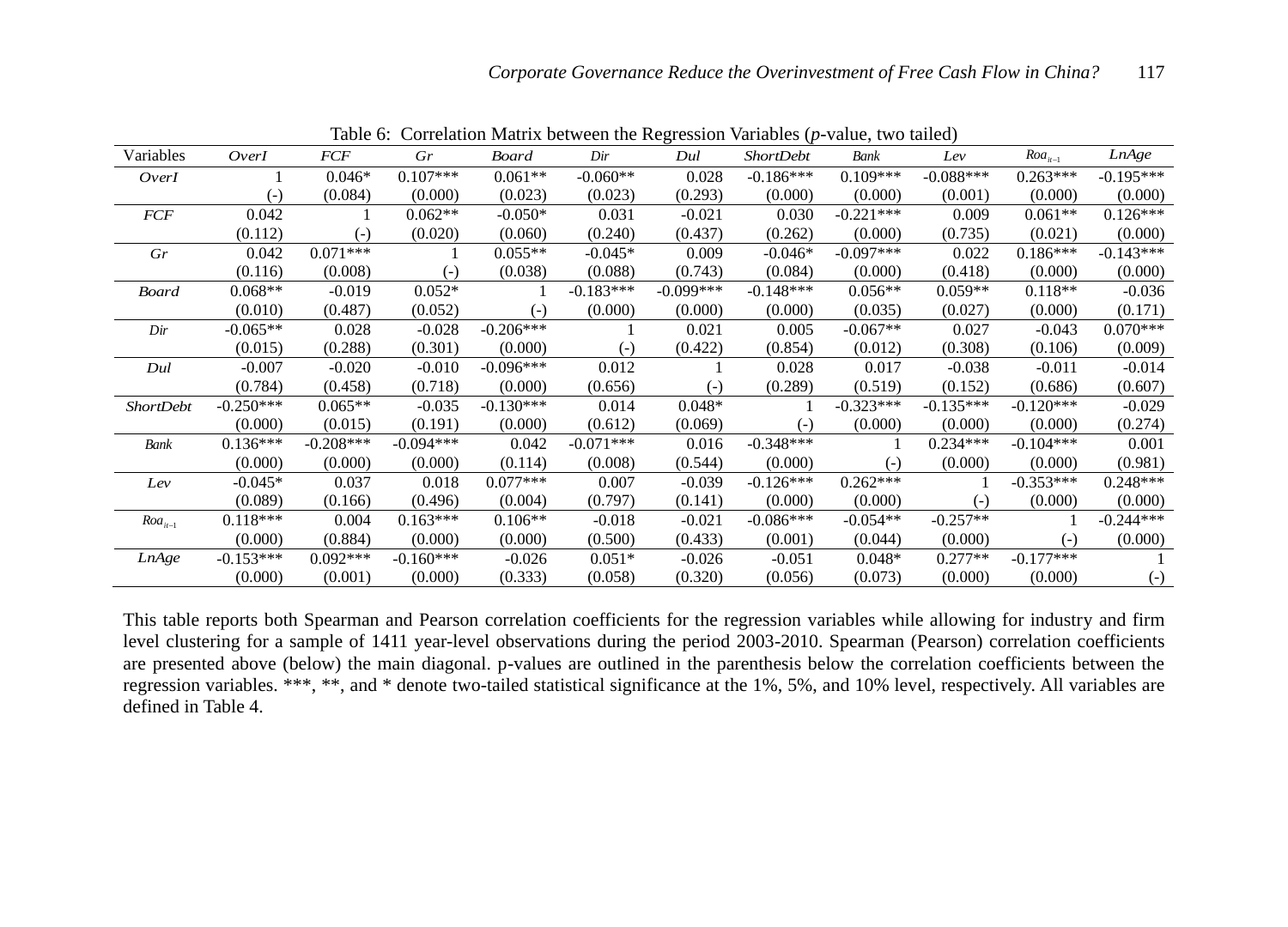## **4.2.3 Multivariate analysis**

## **(1) Free cash flow and overinvestment**

Table 7 gives the multivariate regression results of the association between free cash flow and overinvestment estimated from model (3), with overinvestment as dependent variable. As seen from F-statistics, all models are significant at the 5% or 1% level, with the adjusted R-square ranging from 5.4% to 7.1%.

In column (1) of Table 6, which presents the regression results of full sample. After controlling for other variables that may be possible affect overinvestment, such as growth opportunities, prior period's profitability, as well as industries and years effect, I find that the coefficient on *FCF* is 0.075 and positively associated with overinvestment at 1% level. The estimated coefficient suggests that increasing free cash flow by one percent on average is related to an increase in overinvestment of 0.075%. Given that the mean value for overinvestment ( $\text{Over}I$ ) in Table 4 is 4.8%, this change means that the economic implication of the effect is moderate. The result above confirms the conjecture of this paper that Chinese listed companies tend to engage in overinvestment when their free cash flow is higher, and thus provides direct evidence in support of Hypothesis 1 empirically. Surprisingly, I find that the coefficient on *Gr* is negatively but insignificantly at the conventional level associated with overinvestment, indicating that there is no correlation between overinvestment and growth opportutines. This result completely contrasts with the prediction in hypothesis 3 that the improved growth opportutines would reduce a company's overinvestment. The statistically significant coefficient on  $Roa_{it-1}$  indicates that firms with a higher prior period's operating performance prefer to engage in overinvestment in the subsequent year. Furthermore, I find that *LnAge* is significantly negatively related to overinvestment, suggesting that as the number of years (time) listed on stock exchanges increases, a firm's investment behavior gradually becomes much more rational.

In order to test hypothsis 2, I further divide the sample into state-controlled and privatecontrolled categories (subsample) according to the identity of ultimate controlling shareholder of a company and respectively report regression results for each subsample in column (2) and (3) of Table 7. If the company's ultimate controlling shareholder is the government entities at all levels in any given year, it is correspondingly classified as statecontrolled subsample, and as private-controlled subsample otherwise. In column (2), namely state-controlled subsample, the coefficient on *FCF* is still significantly positive at 1% level. However, I don't find that there is a significantly positive relationship between free cash flow and overinvestment in column (3) private-controlled subsample. This result shows that ovinvestment is more likely to be present in state-controlled companies with high free cash flow rather than private-controlled companies. Based on the analysis above, I can conclude that hypothesis 2 that the overinvestment problem of free cash flow is much more serious (prevalent) in state-controlled companies is supported empirically. The coefficient on  $Roa_{it-1}$  still remains significantly positive in state-controlled subsample, but has become insignificantly positive in provate-controlled subsample, indicating that provate-controlled companies with high profitability in prior period do not exhibit the tendency to engage in overinvestment in the subsequent period. This table provides the main empirical results of the link between free cash flow and

overinvestment of companies controlled by state and private. The corresponding specification is as follows: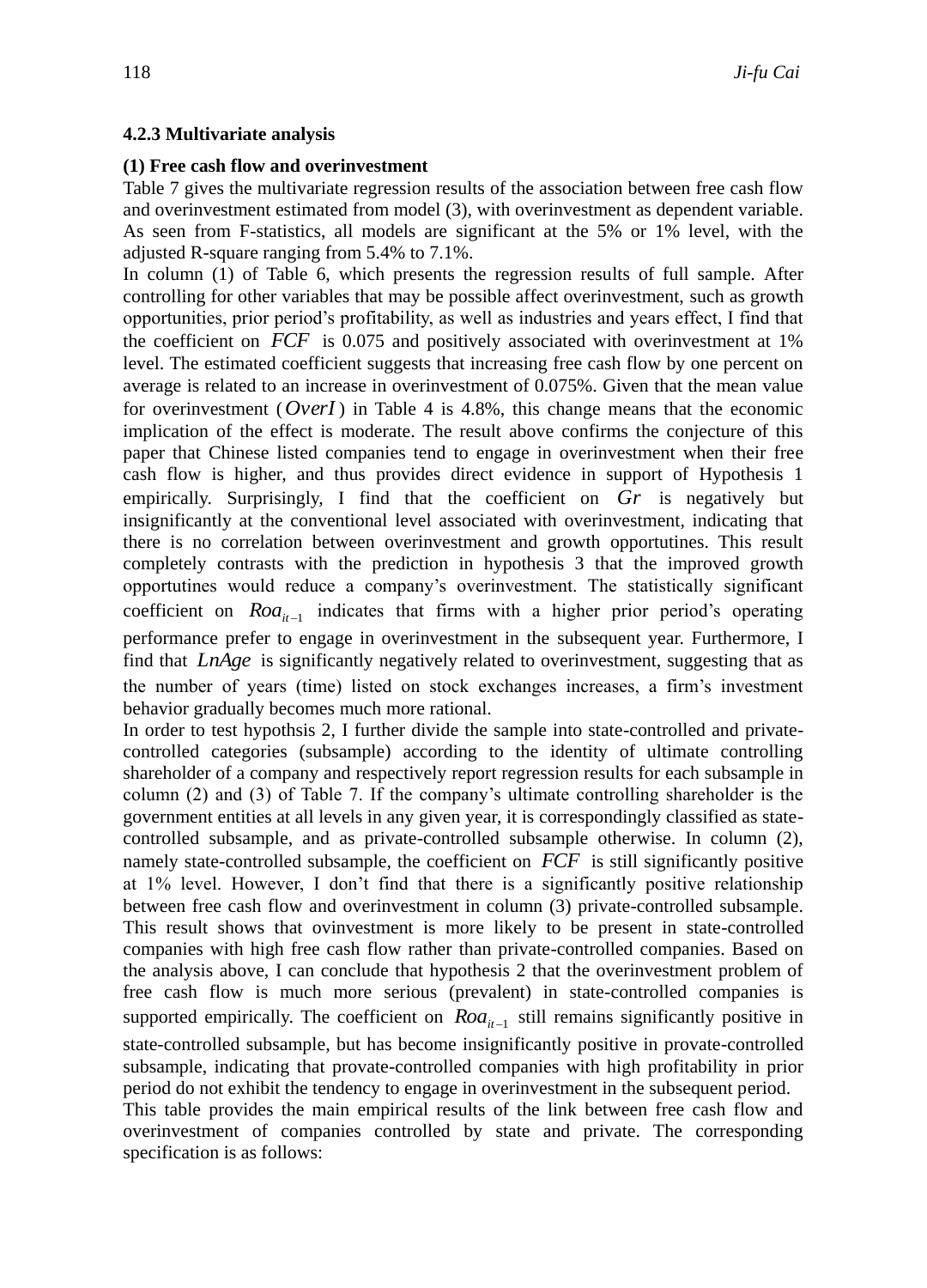$$
OverI_{it} = \beta_0 + \beta_1 FCF_{it} + \beta_2 Gr_{it} + \beta_3 Roa_{it-1} + \beta_4 LnAge_{it} + \Sigma Ind + \Sigma Year + \varepsilon_{it}
$$

where  $OverI$  is the positive residuals estimated from regression model  $(1)$ , which is used as a proxy for the company's level of overinvestment. *FCF* is free cash flow that a company holds and measured as the difference between net cash flows from operating activities and the expected level of investment estimated from regression model (1) scaled by average book value of total assets as of the end of year t-1 and t. *Gr* is the company's sales growth as of the end of year t, equal to the change in sale revenues between current year and previous year divided by total sale revenues of previous year, indicating a company's investment opportunities. *Roa* is return on assets as of year t-1, equal to the ratio of the profit before interest and tax to the book value of total assets. *LnAge* is the natural logarithm of the number of years the company has been listed on the stock exchanges in China since IPO. *Ind* and *Year* , are repectively industry and year indicators.  $\varepsilon$  is error term. Industry and year fixed effect are controlled for but not reported for the sake of space. A company is treated as state-controlled one if its ultimate controlling shareholder is the governments at all levels, such as the bureaus of state assets management, finance bureaus and bureaus in charge of different industries or other government agencies et al., and private-controlled companies otherwise. T-statistics are presented below the estimated coefficients; \*\*\*, \*\*, and \* indicate two-tailed statistical significance at the 1%, 5%, and 10% level, respectively.

|                  | Table 7. I Tee Cash How and Overhivestinent |             |                  |                    |  |  |  |
|------------------|---------------------------------------------|-------------|------------------|--------------------|--|--|--|
| <b>Variable</b>  | Predicted                                   | Full sample | State-controlled | private-controlled |  |  |  |
|                  | sign                                        | (1)         | subsample $(2)$  | subsample $(3)$    |  |  |  |
| Intercept        | $\overline{\mathcal{L}}$                    | $0.090***$  | $0.075***$       | $0.118***$         |  |  |  |
|                  |                                             | 7.789       | 5.459            | 4.676              |  |  |  |
| <b>FCF</b>       | $^{+}$                                      | $0.075***$  | $0.082***$       | 0.075              |  |  |  |
|                  |                                             | 2.610       | 2.667            | 0.908              |  |  |  |
| Gr               |                                             | $-0.004$    | $-0.011$         | 0.027              |  |  |  |
|                  |                                             | $-0.607$    | $-1.461$         | 0.685              |  |  |  |
| $Roa_{it-1}$     | $+$                                         | $0.043**$   | $0.050***$       | 0.009              |  |  |  |
|                  |                                             | 2.511       | 2.603            | 0.220              |  |  |  |
| LnAge            | 9                                           | $-0.012***$ | $-0.007**$       | $-0.014**$         |  |  |  |
|                  |                                             | $-4.607$    | $-2.064$         | $-2.478$           |  |  |  |
| Ind              |                                             | Included    | Included         | Included           |  |  |  |
| Year             |                                             | Included    | Included         | Included           |  |  |  |
| $Adj R^2$        |                                             | 0.069       | 0.071            | 0.054              |  |  |  |
| $\boldsymbol{F}$ |                                             | 4.381***    | 3.870***         | $1.556**$          |  |  |  |
| No. of obs       |                                             | 1411        | 1135             | 276                |  |  |  |

Table 7: Free Cash flow and Overinvestment

### **(2) Does Firm-Level Governance Influence the Relationship between Free Cash Flow and Overinvestment**

In Table 8, I present the multivariate regression results corresponding to model (4), which are used to test the effect of corporate governance on the relationship between free cash flow and overinvestment. Namely whether some of corporate governance mechanisms, such as the board of directors and debt financing, can effectively reduce a company's overinvestment of free cash flow. Column (1) in Table 8 reports full sample results. Contrary to analysis above, the coefficient on  $Gr$  has become significantly negative,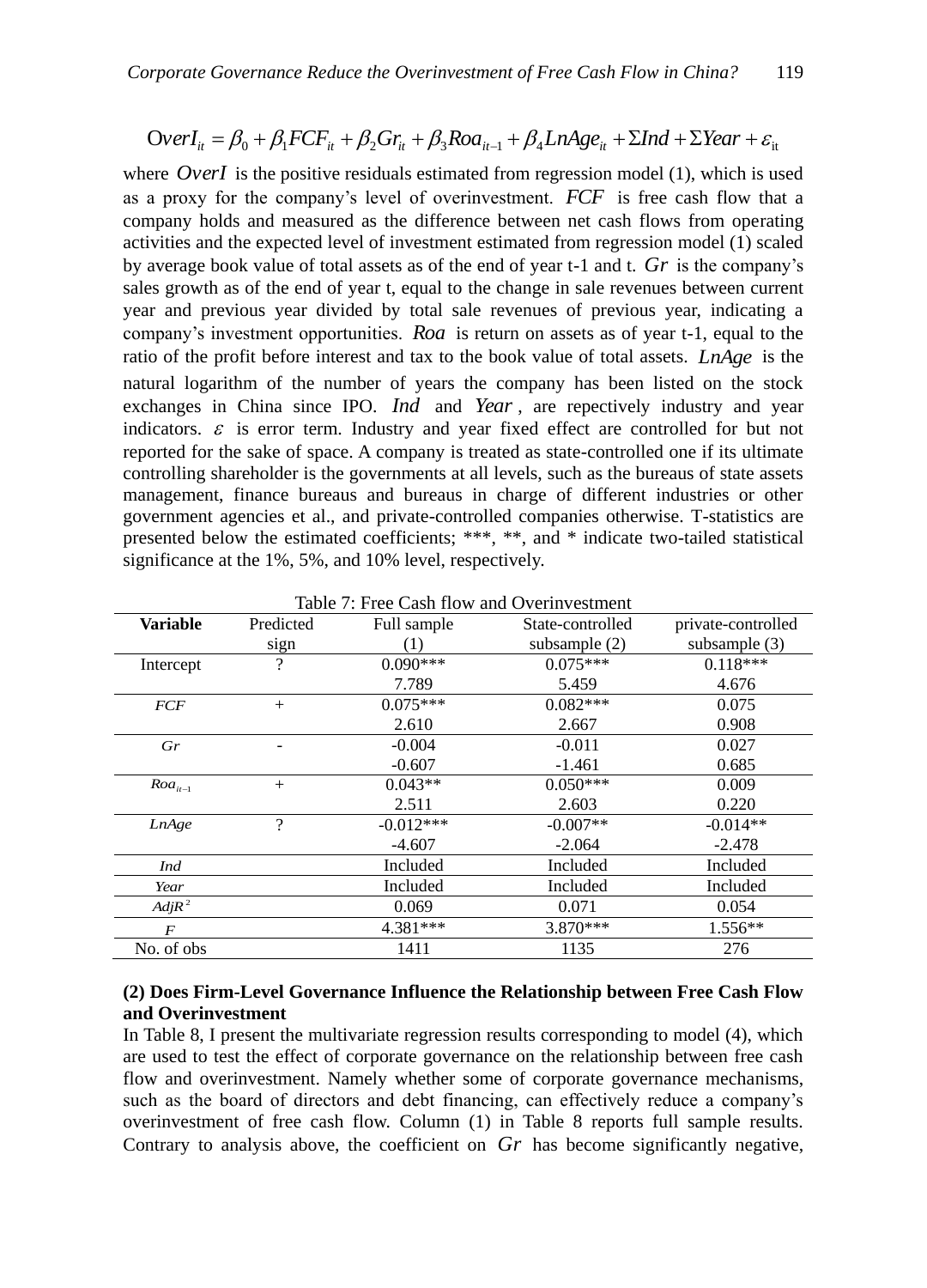suggesting that better growth opportunities exert a correcting force on the overinvestment, and thus constrain the degree of a company's overinvestment. The coefficient on the interaction term between free cash flow  $(FCF)$  and growth opportunities  $(Gr)$  is statistically insignificant at conventional level, which indicates that improved growth opportunities have no effect on the relationship between free cash flow and overinvestment. The interaction term, *Board* \**FCF* , has a significant positive coefficient, indicating that a small rather than (instead of ) large board is more likely to prevent managers' from misusing free cash flow in overinvestment. Therefore, the hypothesis 4b that there is a negative relationship between the size of board and overinvestment of free cash flow is supported empirically. However, though the estimated coefficient of the interaction term  $Dir * FCF$  and  $Dul * FCF$  are both negative as expected, they are statistically insignificant, which means that the independence of the board, as measured by either the proportion of non-exective directors on the board or the seperation of roles of board chairman and CEO, cann't impose any effect on the company's overinvestment of free cash flow. Furthermore, both *ShortDebt* and *Lev* have a significantly negative coefficient, suggesting that short-term debt (debt maturity structure) and total leverage can constrain a firm's overinvestment. A insignificantly positive coefficient on the interaction term *ShortDebt* \**FCF* , and a significantly positive coefficient on the interaction term *Lev*\**FCF* , imply that the governance functions of short-term debt and total leverage controlling overinvestment don't realize through reducing managers' discretion over free cash flow. The findings above provide partially support to the Jensen's (1986) "control hypothesis" for debt creation. However, the coefficient on interaction term *ShortDebt* \**Gr* is positive and significant at the 5% level, indicating the governance role of short-term debt constraining overinvestment is much stronger for companies with low growth opportunities. The coefficients of variables associated with bank loan, such as *Bank*, *Bank* \**Gr*, *Bank* \* *FCF* and *Bank* \*  $Gr$  \*  $FCF$  are all insignificant at conventional level, showing that the governance advantages of bank loans relative to other debt sources don't fully take on in terms of controlling overinvestment of free cash flow. As seen previously, the results for other variables, such as  $Roa_{it-1}$  and  $LnAge$ , are highly similar to those reported in column (1) in Table 7.

In order to further tease out the effect of the ownership status of a company on the control functions of corporate governance mechanisms reducing overinvestment of free cash flow, I classify the full sample in column (1) of Table 8 into state-controlled subsample and private-controlled subsample based on the nature of ultimate controlling shareholder of a company. The corresponding regression results for each subsample are presented in column (2) and (3) of Table 8, respectively.

By comprison, I do find that (1) In column (2) of Table 8, namely, the state-controlled subsample, the coefficient on  $Gr$  remains significantly negative at the  $1\%$  level, but it has become insignificantly negative in column (3) of Table 8, suggesting that earlier finding on the the role of improved growth opportunities in reducing overinvestment only occurs in state-controlled subsample. However, a significantly negative coefficient of interaction term  $FCF * Gr$  in column (3) private-controlled subsample shows that a higher growth opportunities can reduce private-controlled companies' overinvestment of free cash flow. Thus hypothesis 3 that overinvestment problem of free cash flow is much more serious in companies with low growth opportunities is partially supported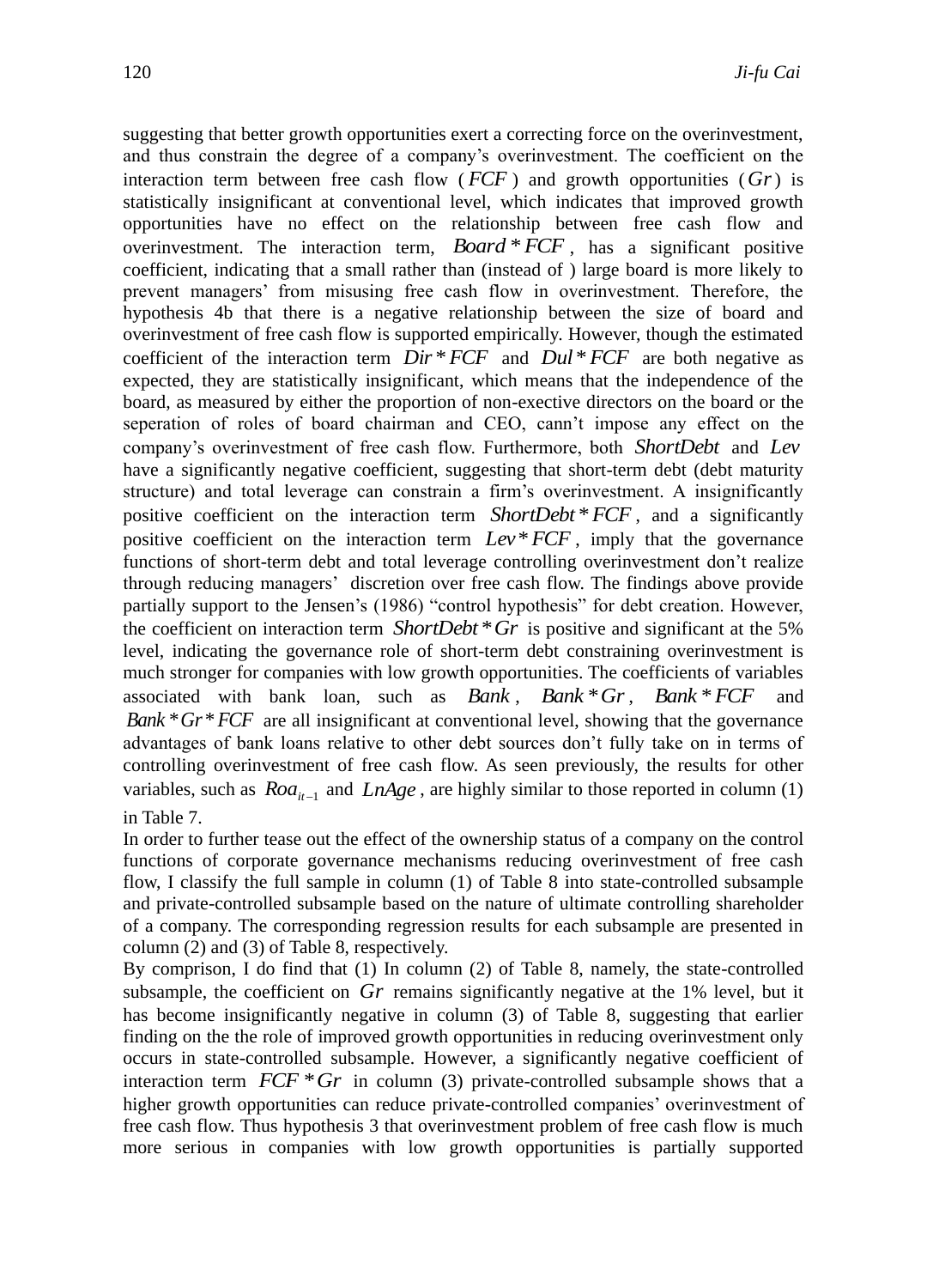empricially in private-controlled companies. (2) The coefficient on interaction term *FCF* \**Board* continues to load positively at the 1% level, however, in privatecontrolled subsample, it has become no longer statistically significant and negative, indicating that the role of a small board constraining overinvestment of free cash flow is only present in state-controlled companies instead of private-controlled companies. As suggested by summary statistics in Table 4, state-controlled companies on average have a larger board than private-controlled companies. Based on this finding, conclusion can be reached that reducing the size of the board of state-controlled companies can effectively reduce overinvestment of free cash flow. (3) In column (2) of Table 8, the estimated coefficient on *ShortDebt* remains significantly negative in state-controlled subsample at the 1% level, while it has become insignificant in private-controlled subsample. This indicates that the governance function of short-term debt (debt maturity structure) only occurs in state-controlled companies. however, a significantly positive coefficient on the tripple interaction term *ShortDebt* \**FCF* \**Gr* in private-controlled subsample suggests that short-term debt can play an even more important governance role in controlling overinvestment in private-controlled companies with high free cash and low growth opportunities. To summarize, the multivariate regression results in Table 7 and 8 provide some empirical evidence in support of hypotheses developed by this paper.

This table presents my main empirical evidence on the effect of corporate governance mechanisms on the link between free cash flow and overinvestment of companies controlled by state and private. The corresponding specification is constructed as follows:

$$
OverI_{ii} = \gamma_{0} + \gamma_{1}FCF_{ii} + \gamma_{2}Gr_{ii} + \gamma_{3}FCF_{ii} * Gr_{ii} + \gamma_{4}Board_{ii} + \gamma_{5}Dir_{ii} + \gamma_{6} Dul_{ii} + \gamma_{7}Board_{ii} * FCF_{ii} + \gamma_{8}Dir_{ii} * FCF_{ii} + \gamma_{9} Dul_{ii} * FCF_{ii} + \gamma_{10} ShortDebt_{ii} + \gamma_{11} Bank_{ii} + \gamma_{12}Lev_{ii} + \gamma_{13} ShortDebt_{ii} * Gr_{ii} + \gamma_{14} Bank_{ii} * Gr_{ii} + \gamma_{15}Lev_{ii} * Gr_{ii} + \gamma_{16} ShortDebt_{ii} * Gr_{ii} * FCF_{ii} + \gamma_{17} Bank_{ii} * Gr_{ii} * FCF_{ii} + \gamma_{18}Lev_{ii} * Gr_{ii} * FCF_{ii} + \gamma_{19} Road_{ii-1} + \gamma_{20}LnAge_{ii} + \Sigma Ind + \Sigma Year + \varepsilon_{ii}
$$

where  $OverI$  is the positive residuals estimated from regression model  $(1)$ , which is used as a proxy for the company's level of overinvestment. *FCF* is the level of free cash flow that a company holds and measured as the difference between net cash flows from operating activities and the expected level of investment estimated from regression model (1) scaled by average book value of total assets as of the end of year  $t$ -1 and  $t$ .  $Gr$  is the company's sales growth as of the end of year t, equal to the change in sale revenues between current year and previous year divided by total sale revenues of previous year, indicating a firm's investment opportunities. *Board* is the board size, as measured by the total number of directors on the board. *Dir* is the proportion of non-executive directors on the board. *Dul* is a dummy variable taking the value of 1 if the roles of chief executive officer and board chairman are overlapped, and 0 otherwise. *ShortDebt* is year-end total current liabilities divided by year-end total debt, reflecting a firm's debt maturity structure. *Bank* is bank loans acquired from banks scaled by total debt, which is used to measure debt sources. *Lev* is the sum of the year-end book value of short-term debt and long-term debt deflated by the year-end book value of total assets. *Roa* is return on assets as of year t-1, equal to the ratio of the profit before interest and tax to the book value of total assets. *LnAge* is the natural logarithm of the number of years the company has been listed on the stock exchanges in China since IPO. *Ind* and *Year* , are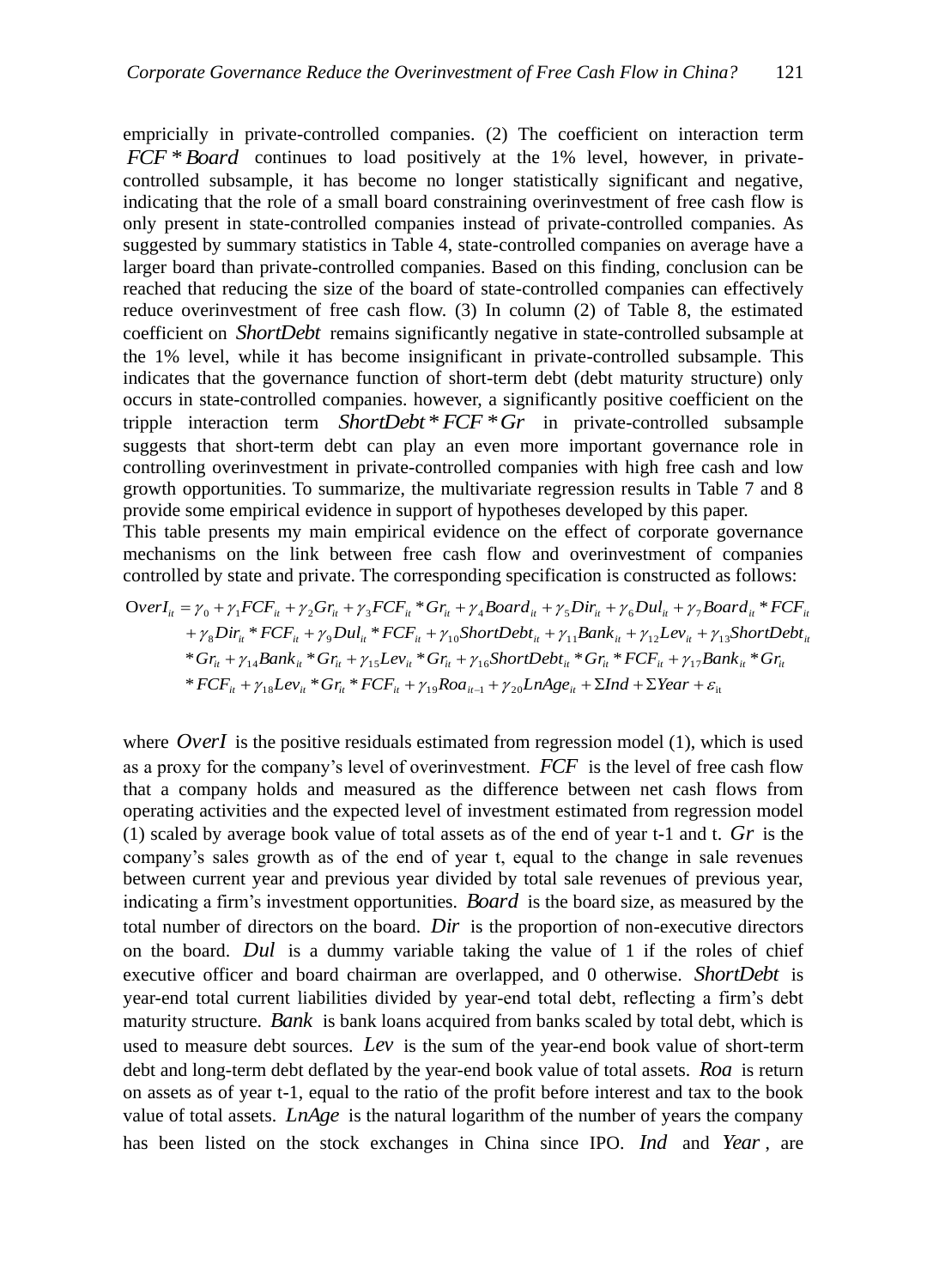repectively industry and year indicators.  $\varepsilon$  is error term. Industry and year fixed effect are controlled for but not reported for the sake of space. A company is treated as statecontrolled one if its ultimate controlling shareholder is the governments at all levels, such as the bureaus of state assets management, finance bureaus and bureaus in charge of different industries or other government agencies et al., and private-controlled companies otherwise. T-statistics are presented below the estimated coefficients; \*\*\*, \*\*, and \* indicate two-tailed statistical significance at the 1%, 5%, and 10% level, respectively.

| (1)<br>subsample (3)<br>subsample $(2)$<br>sign<br>$0.213***$<br>Intercept<br>0.211<br>0.116<br>5.932***<br>6.523<br>1.211<br>$-0.451$<br>$-1.019$<br>$-0.285$<br>$+$<br><b>FCF</b><br>$-1.108$<br>$-0.659$<br>$-0.702$<br>$-0.168**$<br>$-0.122*$<br>$-0.053$<br>Gr<br>$-0.233$<br>$-1.722$<br>$-2.566$<br>$-6.054*$<br>$-1.138$<br>0.026<br>$FCF * Gr$<br>$-1.353$<br>0.029<br>$-1.948$<br>$0.039*$<br>$0.034*$<br>0.020<br>$Roa_{it-1}$<br>$+$<br>1.915<br>1.926<br>0.450<br>$-0.013***$<br>$-0.007**$<br>$\overline{?}$<br>$-0.015**$<br>LnAge<br>$-5.026$<br>$-2.261$<br>$-2.541$<br>$\overline{?}$<br>0.000<br>$-0.002$<br>0.004<br><b>Board</b><br>$-1.349$<br>$-0.881$<br>1.163<br>$\overline{?}$<br>$0.037***$<br>$0.026**$<br>$-0.044$<br>Board * FCF<br>1.978<br>$-0.925$<br>2.674<br>$-0.019$<br>$-0.016$<br>$-0.006$<br>Dir<br>$-0.361$<br>$-0.280$<br>$-0.042$<br>$-0.491$<br>$-0.838$<br>0.517<br>$Dir * FCF$<br>$-0.755$<br>$-1.220$<br>0.200<br>0.004<br>0.004<br>$-0.007$<br>Dul<br>0.659<br>0.510<br>$-0.468$<br>$-0.057$<br>$-0.069$<br>0.130<br>$Dul*FCF$<br>$\Box$<br>$-0.677$<br>$-0.760$<br>0.558<br>$-0.119***$<br>$-0.114***$<br>$-0.039$<br><b>ShortDebt</b><br>$-0.618$<br>$-6.116$<br>$-6.076$<br>$0.138**$<br>0.082<br>0.078<br>$+$<br>ShortDebt * Gr<br>2.352<br>1.302<br>0.357<br>0.315<br>0.200<br>1.180<br>ShortDebt * FCF<br>0.706<br>1.175<br>1.166<br>0.348<br>6.456<br>0.790<br>$+$<br>$ShortDebt*FCF*Gr$<br>2.063**<br>0.972<br>0.407<br>0.015<br>0.015<br>0.063<br>Bank<br>1.047<br>0.974<br>1.533<br>0.066<br>0.002<br>0.131<br>$+$<br>Bank * Gr<br>1.570<br>0.033<br>1.197<br>$-0.200$<br>0.067<br>0.007<br>Bank * FCF<br>0.365<br>0.037<br>$-0.311$<br>$-0.690$<br>$-0.227$<br>$-1.848$<br>$^{+}$<br>Bank * FCF * Gr<br>$-1.510$<br>$-0.429$<br>$-1.302$ | <b>Variable</b> | Predicted | Full sample | radio of Corporate Covernance and Overnivestment and Fice Cash from<br>State-controlled | private-controlled |
|-----------------------------------------------------------------------------------------------------------------------------------------------------------------------------------------------------------------------------------------------------------------------------------------------------------------------------------------------------------------------------------------------------------------------------------------------------------------------------------------------------------------------------------------------------------------------------------------------------------------------------------------------------------------------------------------------------------------------------------------------------------------------------------------------------------------------------------------------------------------------------------------------------------------------------------------------------------------------------------------------------------------------------------------------------------------------------------------------------------------------------------------------------------------------------------------------------------------------------------------------------------------------------------------------------------------------------------------------------------------------------------------------------------------------------------------------------------------------------------------------------------------------------------------------------------------------------------------------------------------------------------------------------------------------------------------------------------------------------------------------------------------------------------------------------|-----------------|-----------|-------------|-----------------------------------------------------------------------------------------|--------------------|
|                                                                                                                                                                                                                                                                                                                                                                                                                                                                                                                                                                                                                                                                                                                                                                                                                                                                                                                                                                                                                                                                                                                                                                                                                                                                                                                                                                                                                                                                                                                                                                                                                                                                                                                                                                                                     |                 |           |             |                                                                                         |                    |
|                                                                                                                                                                                                                                                                                                                                                                                                                                                                                                                                                                                                                                                                                                                                                                                                                                                                                                                                                                                                                                                                                                                                                                                                                                                                                                                                                                                                                                                                                                                                                                                                                                                                                                                                                                                                     |                 |           |             |                                                                                         |                    |
|                                                                                                                                                                                                                                                                                                                                                                                                                                                                                                                                                                                                                                                                                                                                                                                                                                                                                                                                                                                                                                                                                                                                                                                                                                                                                                                                                                                                                                                                                                                                                                                                                                                                                                                                                                                                     |                 |           |             |                                                                                         |                    |
|                                                                                                                                                                                                                                                                                                                                                                                                                                                                                                                                                                                                                                                                                                                                                                                                                                                                                                                                                                                                                                                                                                                                                                                                                                                                                                                                                                                                                                                                                                                                                                                                                                                                                                                                                                                                     |                 |           |             |                                                                                         |                    |
|                                                                                                                                                                                                                                                                                                                                                                                                                                                                                                                                                                                                                                                                                                                                                                                                                                                                                                                                                                                                                                                                                                                                                                                                                                                                                                                                                                                                                                                                                                                                                                                                                                                                                                                                                                                                     |                 |           |             |                                                                                         |                    |
|                                                                                                                                                                                                                                                                                                                                                                                                                                                                                                                                                                                                                                                                                                                                                                                                                                                                                                                                                                                                                                                                                                                                                                                                                                                                                                                                                                                                                                                                                                                                                                                                                                                                                                                                                                                                     |                 |           |             |                                                                                         |                    |
|                                                                                                                                                                                                                                                                                                                                                                                                                                                                                                                                                                                                                                                                                                                                                                                                                                                                                                                                                                                                                                                                                                                                                                                                                                                                                                                                                                                                                                                                                                                                                                                                                                                                                                                                                                                                     |                 |           |             |                                                                                         |                    |
|                                                                                                                                                                                                                                                                                                                                                                                                                                                                                                                                                                                                                                                                                                                                                                                                                                                                                                                                                                                                                                                                                                                                                                                                                                                                                                                                                                                                                                                                                                                                                                                                                                                                                                                                                                                                     |                 |           |             |                                                                                         |                    |
|                                                                                                                                                                                                                                                                                                                                                                                                                                                                                                                                                                                                                                                                                                                                                                                                                                                                                                                                                                                                                                                                                                                                                                                                                                                                                                                                                                                                                                                                                                                                                                                                                                                                                                                                                                                                     |                 |           |             |                                                                                         |                    |
|                                                                                                                                                                                                                                                                                                                                                                                                                                                                                                                                                                                                                                                                                                                                                                                                                                                                                                                                                                                                                                                                                                                                                                                                                                                                                                                                                                                                                                                                                                                                                                                                                                                                                                                                                                                                     |                 |           |             |                                                                                         |                    |
|                                                                                                                                                                                                                                                                                                                                                                                                                                                                                                                                                                                                                                                                                                                                                                                                                                                                                                                                                                                                                                                                                                                                                                                                                                                                                                                                                                                                                                                                                                                                                                                                                                                                                                                                                                                                     |                 |           |             |                                                                                         |                    |
|                                                                                                                                                                                                                                                                                                                                                                                                                                                                                                                                                                                                                                                                                                                                                                                                                                                                                                                                                                                                                                                                                                                                                                                                                                                                                                                                                                                                                                                                                                                                                                                                                                                                                                                                                                                                     |                 |           |             |                                                                                         |                    |
|                                                                                                                                                                                                                                                                                                                                                                                                                                                                                                                                                                                                                                                                                                                                                                                                                                                                                                                                                                                                                                                                                                                                                                                                                                                                                                                                                                                                                                                                                                                                                                                                                                                                                                                                                                                                     |                 |           |             |                                                                                         |                    |
|                                                                                                                                                                                                                                                                                                                                                                                                                                                                                                                                                                                                                                                                                                                                                                                                                                                                                                                                                                                                                                                                                                                                                                                                                                                                                                                                                                                                                                                                                                                                                                                                                                                                                                                                                                                                     |                 |           |             |                                                                                         |                    |
|                                                                                                                                                                                                                                                                                                                                                                                                                                                                                                                                                                                                                                                                                                                                                                                                                                                                                                                                                                                                                                                                                                                                                                                                                                                                                                                                                                                                                                                                                                                                                                                                                                                                                                                                                                                                     |                 |           |             |                                                                                         |                    |
|                                                                                                                                                                                                                                                                                                                                                                                                                                                                                                                                                                                                                                                                                                                                                                                                                                                                                                                                                                                                                                                                                                                                                                                                                                                                                                                                                                                                                                                                                                                                                                                                                                                                                                                                                                                                     |                 |           |             |                                                                                         |                    |
|                                                                                                                                                                                                                                                                                                                                                                                                                                                                                                                                                                                                                                                                                                                                                                                                                                                                                                                                                                                                                                                                                                                                                                                                                                                                                                                                                                                                                                                                                                                                                                                                                                                                                                                                                                                                     |                 |           |             |                                                                                         |                    |
|                                                                                                                                                                                                                                                                                                                                                                                                                                                                                                                                                                                                                                                                                                                                                                                                                                                                                                                                                                                                                                                                                                                                                                                                                                                                                                                                                                                                                                                                                                                                                                                                                                                                                                                                                                                                     |                 |           |             |                                                                                         |                    |
|                                                                                                                                                                                                                                                                                                                                                                                                                                                                                                                                                                                                                                                                                                                                                                                                                                                                                                                                                                                                                                                                                                                                                                                                                                                                                                                                                                                                                                                                                                                                                                                                                                                                                                                                                                                                     |                 |           |             |                                                                                         |                    |
|                                                                                                                                                                                                                                                                                                                                                                                                                                                                                                                                                                                                                                                                                                                                                                                                                                                                                                                                                                                                                                                                                                                                                                                                                                                                                                                                                                                                                                                                                                                                                                                                                                                                                                                                                                                                     |                 |           |             |                                                                                         |                    |
|                                                                                                                                                                                                                                                                                                                                                                                                                                                                                                                                                                                                                                                                                                                                                                                                                                                                                                                                                                                                                                                                                                                                                                                                                                                                                                                                                                                                                                                                                                                                                                                                                                                                                                                                                                                                     |                 |           |             |                                                                                         |                    |
|                                                                                                                                                                                                                                                                                                                                                                                                                                                                                                                                                                                                                                                                                                                                                                                                                                                                                                                                                                                                                                                                                                                                                                                                                                                                                                                                                                                                                                                                                                                                                                                                                                                                                                                                                                                                     |                 |           |             |                                                                                         |                    |
|                                                                                                                                                                                                                                                                                                                                                                                                                                                                                                                                                                                                                                                                                                                                                                                                                                                                                                                                                                                                                                                                                                                                                                                                                                                                                                                                                                                                                                                                                                                                                                                                                                                                                                                                                                                                     |                 |           |             |                                                                                         |                    |
|                                                                                                                                                                                                                                                                                                                                                                                                                                                                                                                                                                                                                                                                                                                                                                                                                                                                                                                                                                                                                                                                                                                                                                                                                                                                                                                                                                                                                                                                                                                                                                                                                                                                                                                                                                                                     |                 |           |             |                                                                                         |                    |
|                                                                                                                                                                                                                                                                                                                                                                                                                                                                                                                                                                                                                                                                                                                                                                                                                                                                                                                                                                                                                                                                                                                                                                                                                                                                                                                                                                                                                                                                                                                                                                                                                                                                                                                                                                                                     |                 |           |             |                                                                                         |                    |
|                                                                                                                                                                                                                                                                                                                                                                                                                                                                                                                                                                                                                                                                                                                                                                                                                                                                                                                                                                                                                                                                                                                                                                                                                                                                                                                                                                                                                                                                                                                                                                                                                                                                                                                                                                                                     |                 |           |             |                                                                                         |                    |
|                                                                                                                                                                                                                                                                                                                                                                                                                                                                                                                                                                                                                                                                                                                                                                                                                                                                                                                                                                                                                                                                                                                                                                                                                                                                                                                                                                                                                                                                                                                                                                                                                                                                                                                                                                                                     |                 |           |             |                                                                                         |                    |
|                                                                                                                                                                                                                                                                                                                                                                                                                                                                                                                                                                                                                                                                                                                                                                                                                                                                                                                                                                                                                                                                                                                                                                                                                                                                                                                                                                                                                                                                                                                                                                                                                                                                                                                                                                                                     |                 |           |             |                                                                                         |                    |
|                                                                                                                                                                                                                                                                                                                                                                                                                                                                                                                                                                                                                                                                                                                                                                                                                                                                                                                                                                                                                                                                                                                                                                                                                                                                                                                                                                                                                                                                                                                                                                                                                                                                                                                                                                                                     |                 |           |             |                                                                                         |                    |
|                                                                                                                                                                                                                                                                                                                                                                                                                                                                                                                                                                                                                                                                                                                                                                                                                                                                                                                                                                                                                                                                                                                                                                                                                                                                                                                                                                                                                                                                                                                                                                                                                                                                                                                                                                                                     |                 |           |             |                                                                                         |                    |
|                                                                                                                                                                                                                                                                                                                                                                                                                                                                                                                                                                                                                                                                                                                                                                                                                                                                                                                                                                                                                                                                                                                                                                                                                                                                                                                                                                                                                                                                                                                                                                                                                                                                                                                                                                                                     |                 |           |             |                                                                                         |                    |
|                                                                                                                                                                                                                                                                                                                                                                                                                                                                                                                                                                                                                                                                                                                                                                                                                                                                                                                                                                                                                                                                                                                                                                                                                                                                                                                                                                                                                                                                                                                                                                                                                                                                                                                                                                                                     |                 |           |             |                                                                                         |                    |
|                                                                                                                                                                                                                                                                                                                                                                                                                                                                                                                                                                                                                                                                                                                                                                                                                                                                                                                                                                                                                                                                                                                                                                                                                                                                                                                                                                                                                                                                                                                                                                                                                                                                                                                                                                                                     |                 |           |             |                                                                                         |                    |
|                                                                                                                                                                                                                                                                                                                                                                                                                                                                                                                                                                                                                                                                                                                                                                                                                                                                                                                                                                                                                                                                                                                                                                                                                                                                                                                                                                                                                                                                                                                                                                                                                                                                                                                                                                                                     |                 |           |             |                                                                                         |                    |
|                                                                                                                                                                                                                                                                                                                                                                                                                                                                                                                                                                                                                                                                                                                                                                                                                                                                                                                                                                                                                                                                                                                                                                                                                                                                                                                                                                                                                                                                                                                                                                                                                                                                                                                                                                                                     |                 |           |             |                                                                                         |                    |
|                                                                                                                                                                                                                                                                                                                                                                                                                                                                                                                                                                                                                                                                                                                                                                                                                                                                                                                                                                                                                                                                                                                                                                                                                                                                                                                                                                                                                                                                                                                                                                                                                                                                                                                                                                                                     |                 |           |             |                                                                                         |                    |
|                                                                                                                                                                                                                                                                                                                                                                                                                                                                                                                                                                                                                                                                                                                                                                                                                                                                                                                                                                                                                                                                                                                                                                                                                                                                                                                                                                                                                                                                                                                                                                                                                                                                                                                                                                                                     |                 |           |             |                                                                                         |                    |
|                                                                                                                                                                                                                                                                                                                                                                                                                                                                                                                                                                                                                                                                                                                                                                                                                                                                                                                                                                                                                                                                                                                                                                                                                                                                                                                                                                                                                                                                                                                                                                                                                                                                                                                                                                                                     |                 |           |             |                                                                                         |                    |
|                                                                                                                                                                                                                                                                                                                                                                                                                                                                                                                                                                                                                                                                                                                                                                                                                                                                                                                                                                                                                                                                                                                                                                                                                                                                                                                                                                                                                                                                                                                                                                                                                                                                                                                                                                                                     |                 |           |             |                                                                                         |                    |
|                                                                                                                                                                                                                                                                                                                                                                                                                                                                                                                                                                                                                                                                                                                                                                                                                                                                                                                                                                                                                                                                                                                                                                                                                                                                                                                                                                                                                                                                                                                                                                                                                                                                                                                                                                                                     |                 |           |             |                                                                                         |                    |
|                                                                                                                                                                                                                                                                                                                                                                                                                                                                                                                                                                                                                                                                                                                                                                                                                                                                                                                                                                                                                                                                                                                                                                                                                                                                                                                                                                                                                                                                                                                                                                                                                                                                                                                                                                                                     |                 |           |             |                                                                                         |                    |
|                                                                                                                                                                                                                                                                                                                                                                                                                                                                                                                                                                                                                                                                                                                                                                                                                                                                                                                                                                                                                                                                                                                                                                                                                                                                                                                                                                                                                                                                                                                                                                                                                                                                                                                                                                                                     |                 |           |             |                                                                                         |                    |

Table 8: Corporate Governance and Overinvestment and Free Cash flow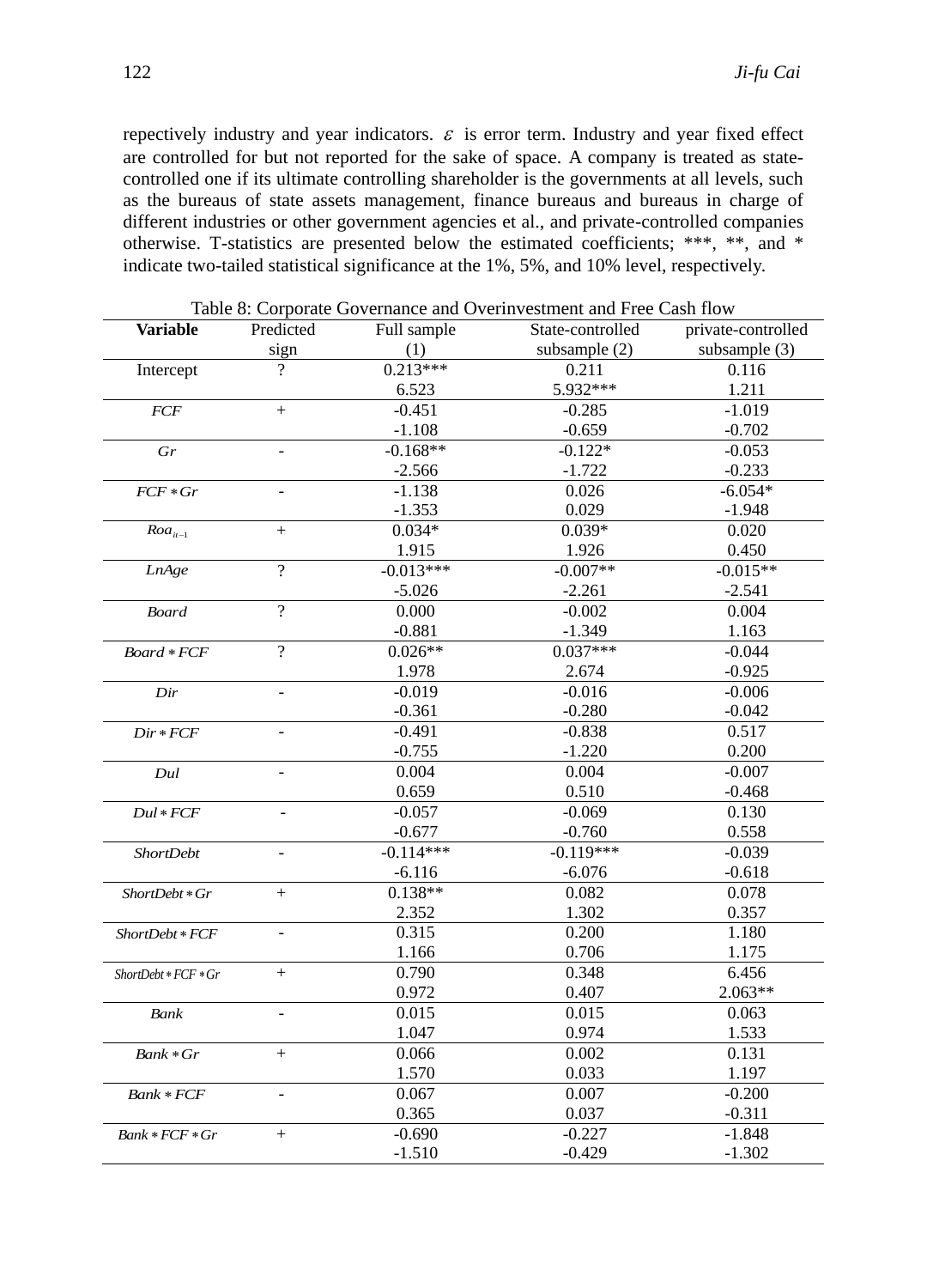| Lev              |        | $-0.045**$ | $-0.043**$ | $-0.084*$  |
|------------------|--------|------------|------------|------------|
|                  |        | $-2.596$   | $-2.234$   | $-1.915$   |
| $Lev*Gr$         | $^{+}$ | 0.050      | 0.087      | $-0.039$   |
|                  |        | 0.951      | 1.462      | $-0.298$   |
| $Lev*FCF$        | -      | $0.372*$   | 0.307      | 0.801      |
|                  |        | 1.875      | 1.401      | 1.485      |
| $Lev*FCF*Gr$     | $+$    | $-0.484$   | $-0.493$   | 0.089      |
|                  |        | $-0.852$   | $-0.754$   | 0.066      |
| Ind              |        | Included   | Included   | Included   |
| Year             |        | Included   | Included   | Included   |
| $AdiR^2$         |        | 0.120      | 0.135      | 0.099      |
| $\boldsymbol{F}$ |        | $4.846***$ | $4.600***$ | $1.643***$ |
| No. of obs       |        | 1411       | 1135       | 276        |

### **4.2.4 Robutness checks**

In order to ensure the reliability of research conclusions of this paper, I perform the following robutness tests. First, The assumption for Richardson's (2006) model is that, on the whole, a company's capital expenditure behavior is normal, and there is no systematic phenomenon of overinvestment or underinvestmen. If the above assumption is not met, using residuals estimated from Richardson's (2006) investment model to measure overinvestment and underinvestment is likely to classify some companies with good growth opportunities as companies with poor growth opportunities, and such errors will potentially bias the regression results against the hypotheses developed in this paper (Lang, Stulz and Walking, 1991). In order to address this concern, I follow Xin et al. (2007), and equally divide the residuals estimated from model (1) into three subgroups based on size, namely, from the largest to the smallest, and select the subgroup with the largest residuals as overinvestment sample, and re-estimate model (3) and (4). Second, I use an alternative definition of free cash flow, that is, the difference between net cash flows from operational activities and the sum of capital expenditures and working capital expenditures scaled by the average book value of total assets to measure the free cash flow and re-estimate model (3) and (4). Third, In practice, in addition to the return on total assets used in this paper, other indicators that can be used to measure a company's profitability also include sales profit margin and return on equity. In order to further investigate the effect of different profitability indicators on the research results of this paper, I replace return on total assets with sales profit margin and return on equity, respectively, and re-estimate model (1), (3) and (4). The regression results above are qualitatively unchanged and show that research conclusions of this paper are statistically robust. For space reason, these robustness results are not tabulated.

## **5 Conclusions**

By following the approach suggested by Richardson (2006) to measure overinvestment and free cash flow, this paper presents empirical evidence on corporate governance and firm level overinvestment of free cash flow on a sample of 1411 firm-year observations of listed companies in Shanghai and Shenzhen stock exchanges in China over the period 2003 to 2010. My results show that, consistent with managers' empire building incentives, there is positive association between free cash flow and overinvestment. Further analysis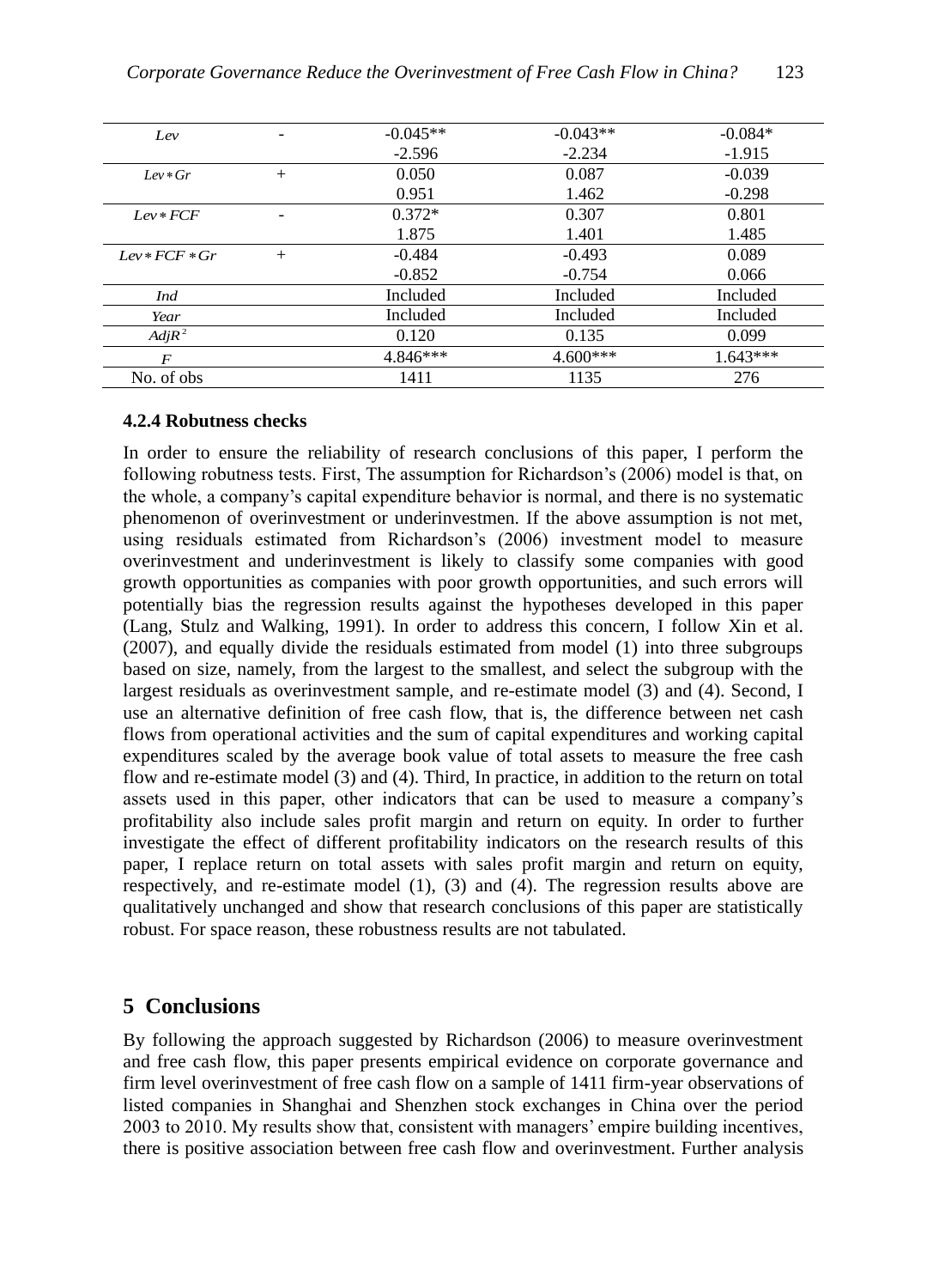reveals that it is state-owned companies sub-group that drive this positive association, indicating that overinvestment is more likely to occur in state-owned companies that have more free cash flow. Moreover, for state-owned companies sub-group, growth opportunities is negatively related to overinvestment, suggesting that state-owned companies with high growth opportunities are less likely to undertake overinvestment. Finally, this paper explores the governance role of the board of directors (board size, the proportion of the non-executive directors and duality) and debt in controlling overinvestment of free cash flow. I find that a large board aggravates overinvestment of free cash flow of state-owned companies. Contrary to the theoretical expectation, there is no evidence that the independence of the board of directors, as measured by either the proportion of non-executive directors on the board or the seperation of roles of board chairman and CEO, is significantly negatively associated with overinvestment of free cash flow. However, I find that both short-term debt (debt maturity structure) and total leverage can significantly reduce the likelihood of state-owned enterprises' overinvestment. Furthermore, the governance role of short-term debt in constraining overinvestment is even stronger for private-owned enterprises with high free cash flow and low growth opportunities. However, bank loan has no impact on the reduction in the degree of overinvestment of free cash flow. These results above show that the board of directors is ineffective in alleviating the firm's level of overinvestment of free cash flow. According to relevant provisions of newly promulgated companies law in China, the board of directors should hold overall responsibility for ensuring that shareholders' interests are not expropriated by self-interested managers, however, it does't perform functions very well.

It is the the managers' discretion over free cash flow and their empire-building incentives that make a company tend to engage in overinvestment abusing scarce resources. To a certain degree this phenomenon is related to a firm's ineffective corporate governance mechanisms during Chinese economy transition, which can't be used to constrain the managers' disfunctional behavior. Overinvestment reduces the efficiency of a company using funds and causes the distortion of resource allocation in the capital markets. Therefore, in order to solve the overinvestment problem of free cash flow in Chinese listed companies and radically preclude managers from engaging in activities dissipating company value, in addition to seeking reasons for overinvestment of free cash flow from the interior of a company and redesigning pertinent corporate governance structures to oppress managerial discrtion over free cash flow, I suggest that China Securities Regulatory Commission should fundamentally reform inappropriate institution arrangements of non-executive directors of listed companies during China's economy transition, at the same time accelerate the reduction of state ownership of Chinese listd companies to minimize managers' incentives to engage in overinvestment and improve the efficiency of resource allocation inside listed companies.

**ACKNOWLEDGEMENTS:** Cai acknowledges the financial support of the Youth Project of Humanities and Social Science Research Fundation of Ministry of Education in China (11JYC630009) and Planning Program for the Humanity Social Science Research of Universities in Jiangxi Province of China (GL1116). All remaining errors and ommissions are our own.

## **References**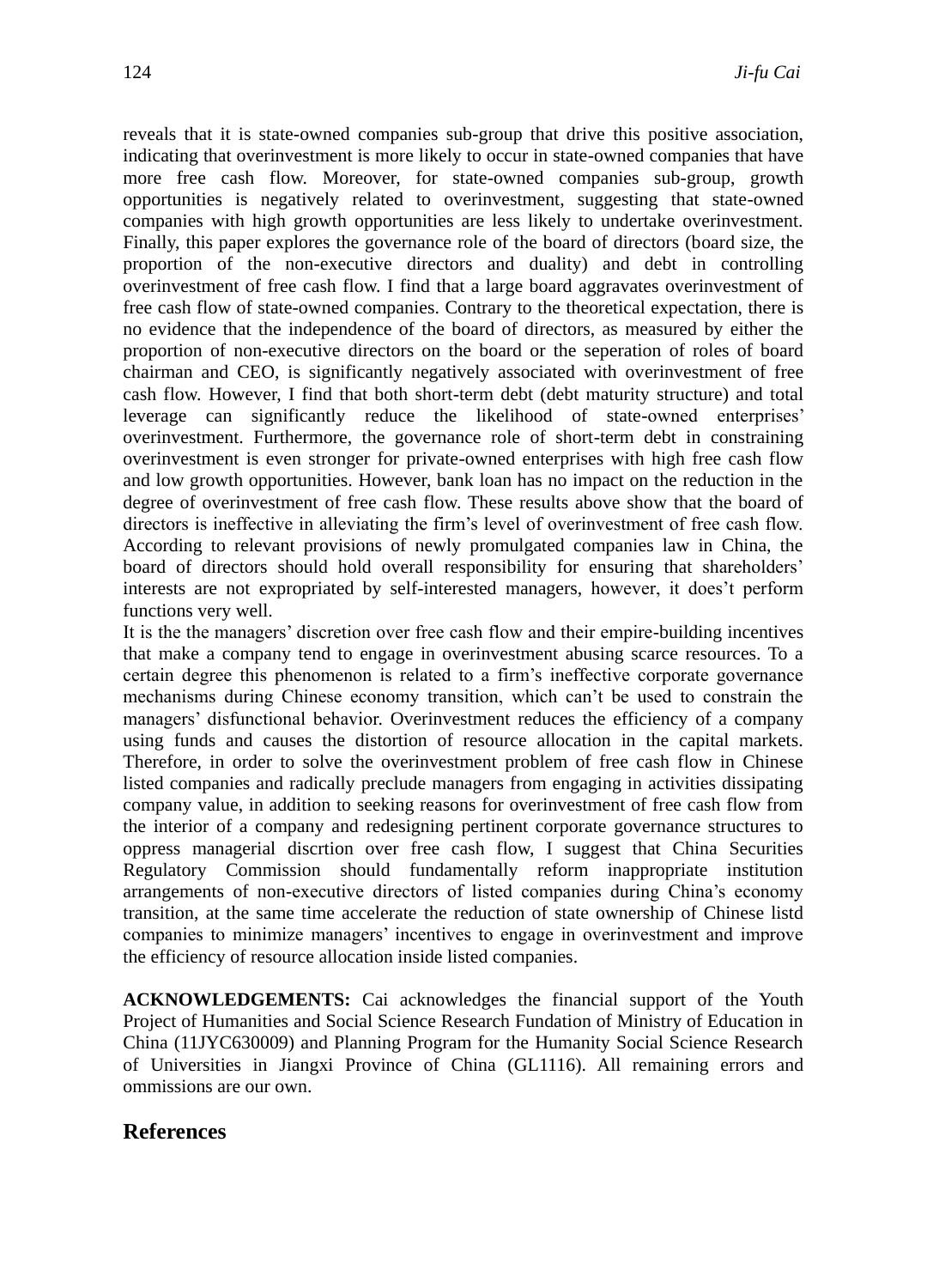- [1] Aivazian, V. A., Y, Ge., and J. Qiu, The Impact of Leverage on Firm Investment: Canadian Evidence, *Journal of Corporate Finance*, 11 (1), (2005a), 277 - 291.
- [2] Aivazian, V. A., Y, Ge., and J. Qiu, Debt Maturity Structure and Firm Investment, *Financial Management*, 34 (4), (2005b), 107 - 119.
- [3] Alti, A, How Sensitive Is Investment to Cash Flow When Financing Is Frictionless? *Journal of Finance*, (2), (2003), 707 - 722.
- [4] Baysinger, B. D., and H. Butler, Corporate Governance and the Board of Directors: Performance Effects of Changes in Board Composition, *Journal of Law Economics and Organization*, (1), (1985), 101 - 124.
- [5] Beasley, M. S., An Empirical Analysis of the Relation between the Board of Director Composition and Financial Statement Fraud, *The Accounting Review*, 71, (1996), 443 - 465.
- [6] Biddle, G., G. Hilary, and R. Verdi, How does Financial Reporting Quality Relate to Investment Efficiency? *Journal of Accounting and Economics*, 48, (2009), 112 - 131.
- [7] Byrd, J., and K. Hickman, Do Outside Directors Monitor Managers: Evidence from Takeover Bids, *Journal of Financial Economics*, 32, (1992), 195 - 221.
- [8] Cai, Ji-fu, Corporate Governance and Agency Costs. *Industrial Economic Research*, (5), (2007), 19 - 28. (in Chinese)
- [9] Cai, Ji-fu, Rule by Law, Government Control and Company Investment Efficiency: Empirical Evidence from China, *Journal of Politics and Law*, 6(1), (2012), 85 - 98.
- [10] Davidson, R., J. Goodwin-Stewart, and P. Kent, Internal Governance Structures and Earnings Management, *The Financial Review*, 45, (2005), 241 - 267.
- [11] Fama, E. F., and M. C. Jensen, Separation of Ownership and Control, *Journal of Law and Economics*, 26, (1983), 301 - 325.
- [12] Fazzari, S., R. Hubbard, and B. Petersen, Financing Constraints and Company Investment, *Brookings Papers on Economic Activity*, 19, (1988), 141 - 195.
- [13] Flannery, M. J., Asymmetric Information and Risky Debt. *Journal of Finance*, (41), (1986), 19 - 37.
- [14] Gul, F. A., and Tsui, J. S., A Test of the Free Cash Flow and Debt Monitoring Hypothesis: Evidence from Audit Pricing, *Journal of Financial Economics*, (24), (1998), 219 - 237.
- [15] Hanson, R. C., and M. H. Song, Corporate Governance and Asset Sales: the Effect of Internal and External Control Mechanisms, *The Financial Review*, (41), (2006), 361 - 386.
- [16] Hayashi, F., Tobin's Marginal q and Average q: a Neoclassical Interpretation," *Econometrica*, 50, (1982), 213 - 224.
- [17] Hermalin, B. E., and M. S. Weisbach, Boards of Directors as an Endogenously Determined Institution: a Survey of the Economic Literature, *Economic Policy Review*, 9(1), (2003), 7 - 26.
- [18] Jaggl, B., and F. A. Gul, An Analysis of Joint Effects of Investment Opportunity Set, Free Cash Flows and Size on Corporate Debt Policy, *Review of Quantitative Finance and Accounting*, 12, (1999), 371 - 381.
- [19] Jensen, M. C., Agency Costs of Free Cash Flow, Corporate Finance, and Takeovers, *American Economic Review*, 76, (1986), 323 - 329.
- [20] Jensen, M., The Modern Industrial Revolution, Exit, and the Failure of Internal Control Systems, *Journal of Finance*, 48, (1993), 831 - 880.
- [21] Jensen, M. C., and W. Meckling, Theory of the Firm: Managerial Behavior, Agency